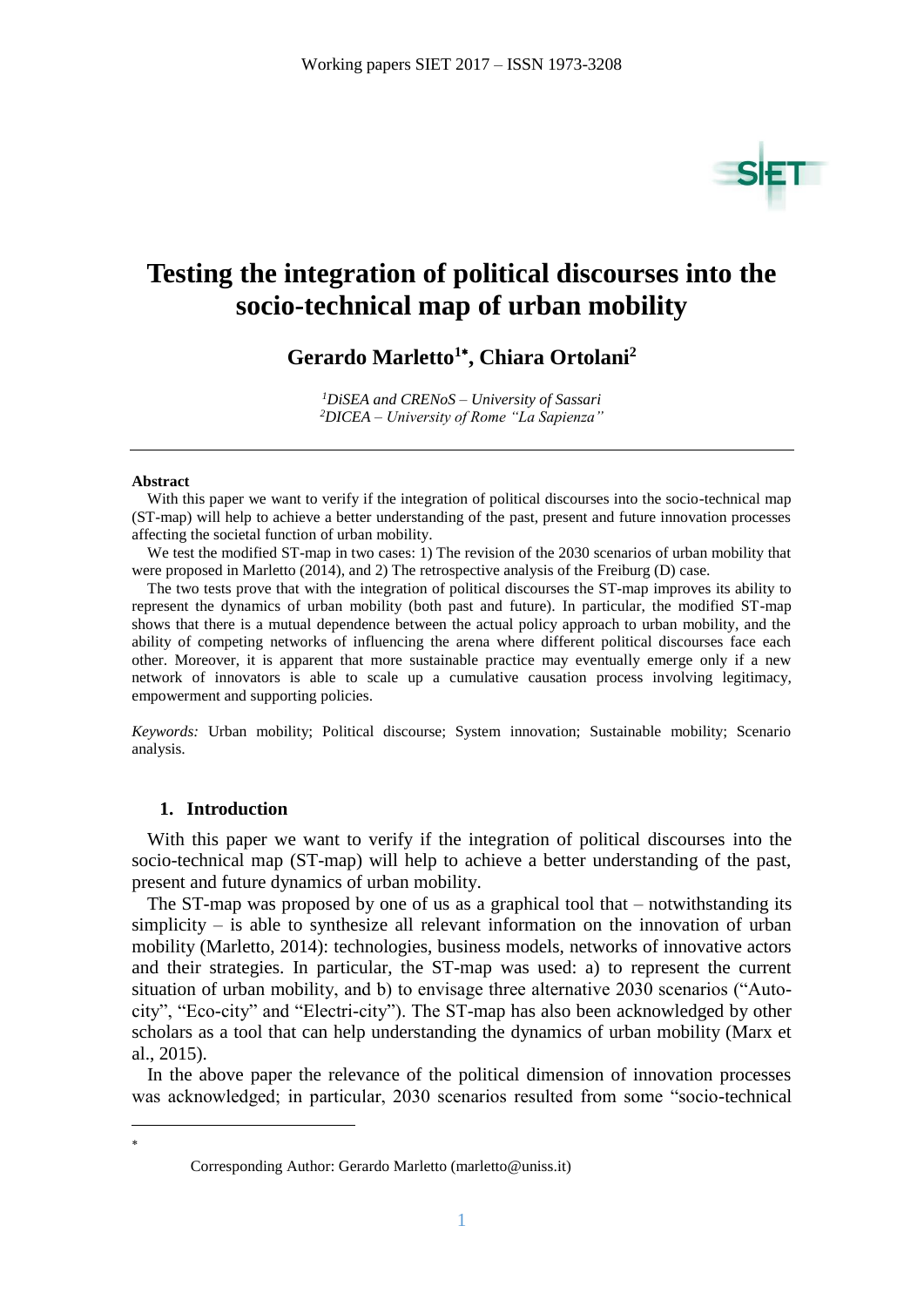transition pathway" (Geels and Schot, 2007) along which innovative actors sustained the co-evolution of techno-economic and socio-political changes. But no political elements was shown directly in the ST-map, thus hindering a crucial constituent of what should have been understood, that is, the generation of innovations.

We fill such a gap by integrating the political dimension of innovation into the STmap. In particular, we position all relevant systems and actors of urban mobility also with reference to the prevailing "political discourses" (Hajer, 1995; Hajer and Versteeg, 2005). Indeed, we believe that the concept of political discourse is the best suited to represent how competing networks of innovative actors influence collective meanings and values, public debates, political agendas and, eventually, the generation of actual policies.

We test the modified ST-map in two cases: 1) The revision of the 2030 scenarios of urban mobility, and 2) The analysis of the Freiburg (D) case.

The remaining of the paper is organized as follows: in Section 2 the essential basic concepts of the socio-technical approach to system innovation are presented; in Section 3 we explain in brief how a ST-map can be drawn and how it can be used to build alternative scenarios; in Sections 4 and 5 we deliver the analysis of the two test cases; in Section 6 we offer some conclusions to the reader.

## **2. The socio-technical approach to system innovation: basic concepts**

#### *2.1. Socio-technical systems and their supporting networks of innovators*

The seminal book of Frank Geels (2005) is the basic reference to the socio-technical (ST) approach to the analysis of system innovation. In this approach any social function – such as feeding, housing, mobility, supply of energy, healthcare, etc. – is fulfilled by one or more ST systems. Each ST system is a (a more or less) stable configuration consisting of a network of supporting social agents and a structure of material and immaterial constituents (infrastructures, knowledge, rules, financial resources, etc.).

Usually one ST system holds a dominant position, that is, it is very stable and strongly influences the dynamics of the whole social function, and of other stable (but subaltern or residual) ST systems. In particular, dominant positions usually generate pathdependence and lock-in phenomena at the level of the whole societal function which in turn hinder the emergence of new ST systems. Only ST "niches" are partially or totally protected from the selection pressure generated by the dominant ST system. Taking advantage of any kind of barrier (geographical, technological, commercial, institutional), ST niches are essential for the incubation and experimentation of innovations, and for the gradual structuring and empowerment of a new ST system. Before that possibly happens, ST niches feature  $-$  by definition  $-$  low levels of both stability and power (Schot and Geels, 2007; Smith and Raven, 2012).

As stated above, a network of supporting social agents is a relevant constituent of a ST system. These social agents must be considered as innovators whenever they are interested in changing the ST system they belong to. Even when a ST system is defending its dominant position through innovation its supporting actors – also called "core actors" (Smith et al., 2005) – must be considered as innovators. Social agents that are interested into the emergence of a new ST system should always be considered as innovators; these innovators – often starting their activities in ST niches – are also called "enactors" (Suurs et al., 2010). Networks of innovators contribute not only to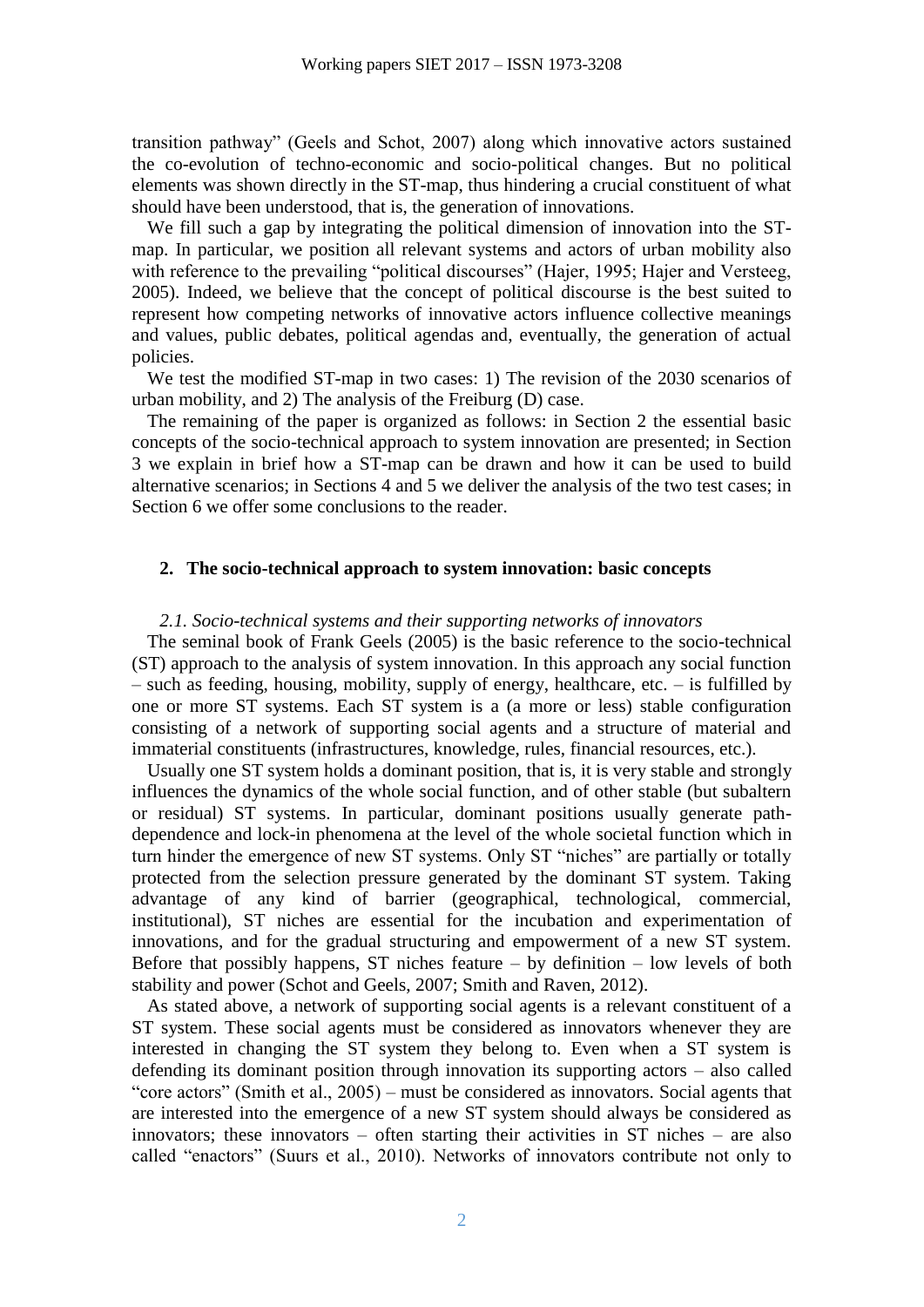technological or commercial novelties, but also to changes taking place in the political dimension of a social function.

There is a strict relation between agents' power and their ability to generate effective political innovations. In particular, core actors of a dominant ST system feature high levels of power and legitimacy and they are able to use their endowments to influence the dynamics of politics and policy. On the contrary, enactors must scale up a cumulative process between empowerment, legitimation and networking in order to gain a stable role into the public debate and possibly to influence the direction of change of agendas and actual policies (Avelino and Rotmans, 2009). This is why some scholars describes the competition between networks of dominant core-actors and networks of enactors as a "battle over institutions" or  $-$  in order to stress that social agents' interests and political narratives are entrenched – as a "battle over discourses" (Hekkert et al., 2007; Kern, 2011).

It is also apparent that the whole "demography" of networks of innovators is relevant to understand the dynamics of a social function: the creation of a new network from scratch; an individual agent joining a network or migrating from a network to another; the merging, splitting and re-assortment of networks; etc.. Inter alia, all the above implies that the dynamics of a social function is generated by both cooperative and competition mechanisms, taking place within and between networks of innovators, respectively.

#### *2.2. The political dimension of transition pathways: adaptation vs take-over*

The dynamics of ST systems may be grouped into two large families: the adaptation of a dominant ST system and the establishment of a new dominant position. Niches play a relevant role in both kinds of dynamics: in the case of adaptation, niches may cluster with the dominant ST system; in the case of the establishment of a new dominant position, niches contribute to threaten the dominant ST system and possibly take it over.

Geels and Schot (2007) have provided a typology of ST transition pathways in which the role of innovators is explicitly considered. Haxeltine et al. (2008) explain such a typology in terms of "transformative mechanisms" that allow innovators to have access to new material and immaterial endowments through the creation or reconfiguration of their networks. As shown in Table 1, four transition pathways can be considered.

In the case of the adaptation of a dominant ST system the economic and technological dimension of the ST transition pathway are more relevant: innovators who are able to implement commercial and technological innovations are the main drivers of change. The political dimension is less relevant, yet active. Core actors of the dominant ST system invest their endowments: a) to keep gaining support (or a weak pressure) from the dominant approach to policy, and b) to counteract the voice of enactors and core actors of other ST system into the public debate. If necessary, the dominant network may try to absorb some opposing or competing social agents in order to: benefit from their pressure for innovation; weaken their potential disruptive effects; and avoid the risk that they coalesce with others (Walker, 2000).

The political dimension of the ST transition pathway becomes more relevant than the economic and technological ones when a dominant position is taken over. The emergence of a new – and potentially dominant – network of innovators results from a cumulative process that may be triggered by one or more of the following factors: the migration of a stable ST system from another societal function; the coalescing of many niches and subaltern ST systems; the increasing empowerment of a ST system that –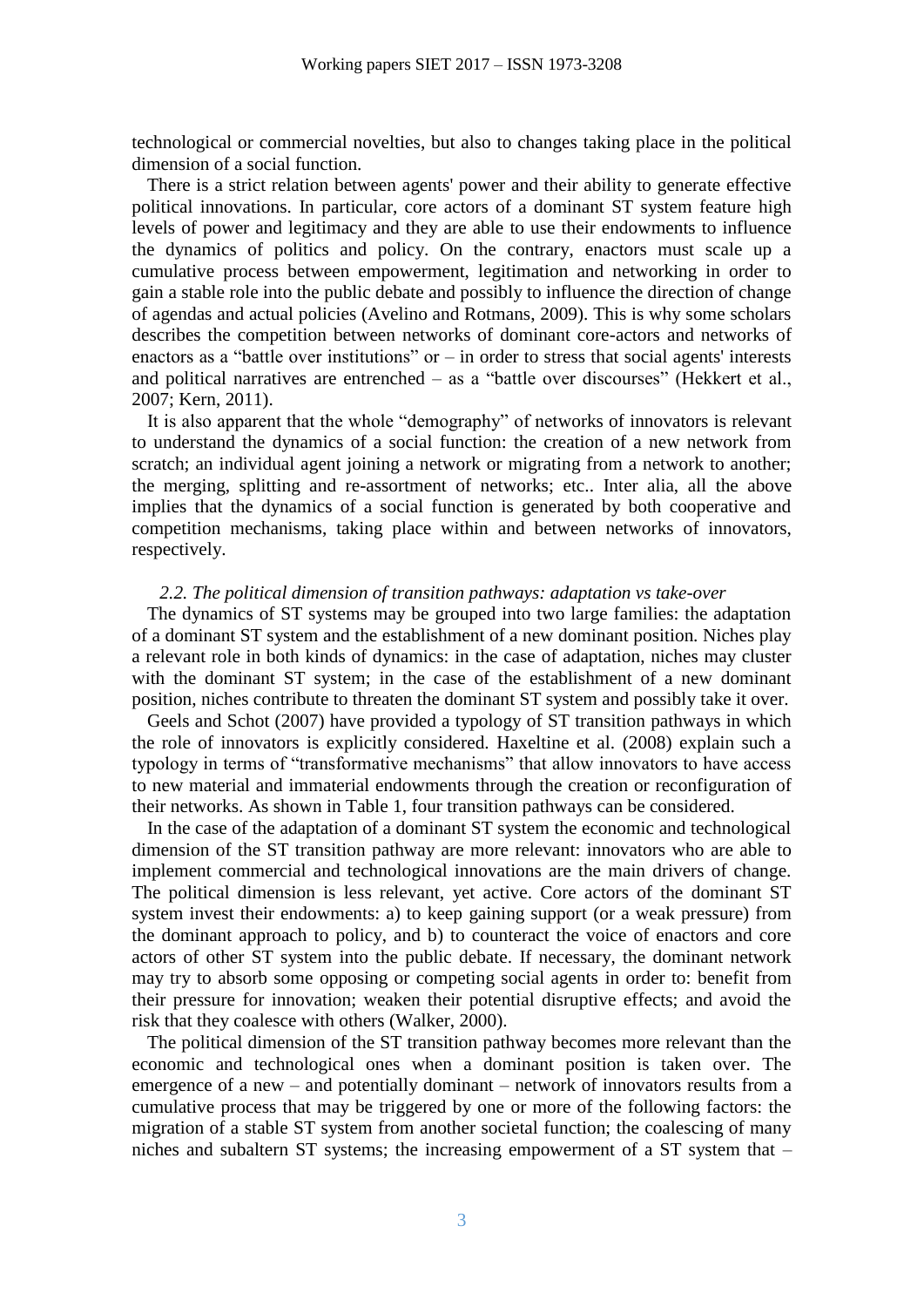after reaching a dominant position in a single location – migrates to other geographical areas. With the exception of the former case, techno-economic innovators may not have a leading role since the beginning: only when business opportunities become apparent they start playing a more active role. In all other cases grassroots political innovators play a relevant role, especially in the starting steps of the transition. Afterwards, sociopolitical and techno-economic enactors realize that their actions and goals are consistent and may be coordinated; this why a network of innovators is gradually created that is able to scale up the cumulative causation process between the enlistment of an increasing number of members and the growing influence on political institutions. At the beginning of this process political legitimation is the main target, then explicit advocacy and direct lobbying become more and more important, also with the purpose to destabilize the existing dominant position. Before achieving durable credibility and a stable influence on agendas, formal norms and policies, the emerging network must be able to affect shared cultures, political discourses and ideas, and informal rules. When successful, the ST transition pathway reaches a tipping point and ends up with the whole societal function locked in a new ST system, whose dominant position is supported by new dominant policies.

|                                      | Adaptation of the dominant ST system       |                                                                              | Creation of a new dominant position<br>(takeover)                                          |                                                                                                                                        |  |
|--------------------------------------|--------------------------------------------|------------------------------------------------------------------------------|--------------------------------------------------------------------------------------------|----------------------------------------------------------------------------------------------------------------------------------------|--|
| Transition<br>pathway                | Transformation                             | Reconfiguration                                                              | Substitution                                                                               | De-alignment and<br>re-alignment                                                                                                       |  |
| Innovators'<br>main strategy         | Core actors react to<br>external pressures | Integration of new<br>actors into the<br>supporting network<br>of innovators | Core actors of<br>other ST systems<br>take over and<br>change the<br>dominant ST<br>system | A network of<br>enactors establishes<br>a new ST system<br>while the dominant<br>ST system is<br>destabilized by<br>external pressures |  |
| Main<br>transformative<br>mechanisms | Internal adjustment<br>and maintenance     | Absorption of new<br>actors                                                  | Competition<br>between the<br>dominant ST<br>system and a new<br>ST system                 | Clustering and<br>empowering of<br>niches and<br>subaltern systems                                                                     |  |

Table 1: Socio-technical transition pathways: an overview.

Source: Adapted from Geels and Schot (2007) and Haxeltine et al. (2008).

## **3. From a socio-technical map to alternative scenarios**

## *3.1. How to build a socio-technical map in four steps*

## Step 1 – Determine what is the field of analysis

The socio-technical (ST) analysis of system innovations applies to societal functions, such as feeding, housing, mobility, etc.. It is just at such an overall level that societal changes generated by system innovations can be more easily analyzed and understood. In particular, all relevant political changes that make a transition pathway viable take place at the level of societal functions (if not at the level of the whole society). When a ST-map is applied to societal sub-functions its analytic potential is reduced; in these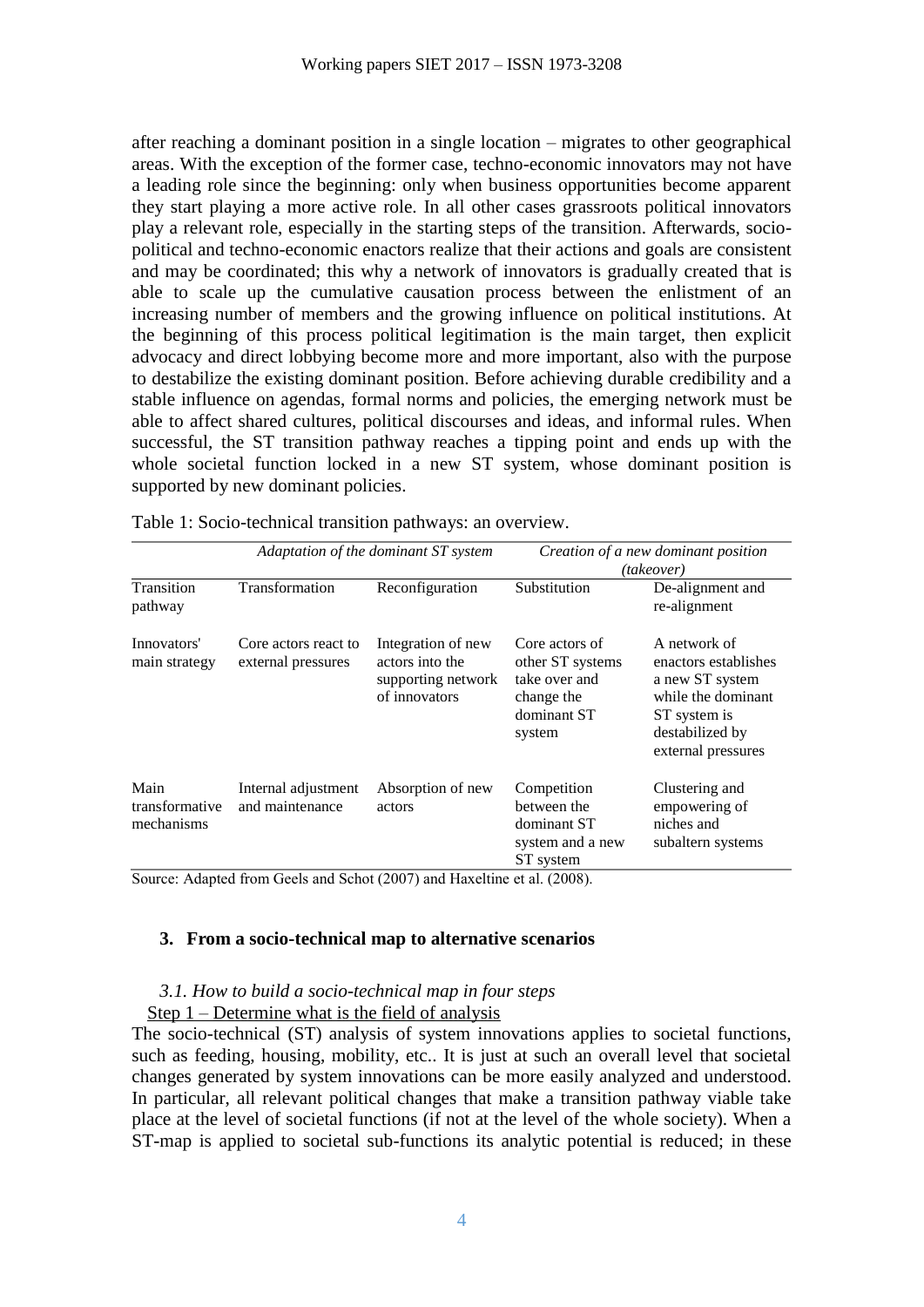cases it is apparent the risk to focus on techno-economic innovations, while political changes are mostly considered exogenous (Marletto et al., in press).

Societal functions – and all systems and niches that provide it – usually reproduce on multiple scales, that is, simultaneously at the global, national and local level. Moreover, the dynamics at different scales may show some misalignment. The ST-map is able to represent such a space complexity by combining the global picture with national/local specificities (see below, Step 2). Moreover, the ST- map can also be used to analyze how a societal function changes in a specific local area: these very local ST-maps are useful to understand why local configurations (dominant positions; systems and niches; policies; etc.) differ from global ones.

Step 2 – Identify the relevant systems and niches and their networks of innovators

Once determined which is the societal function to be analyzed, it is usually easy to identify all systems that contribute to its provision, and – for each of them – who are the main members of their supporting network of innovators. It must be remembered that innovators can be: Authorities, companies, other organizations (such as political or trade associations), grassroots movements, media, etc..

The dominant system (if any), other systems, and niches are represented differently into the ST-map.

Also local systems and niches – when relevant – can be represented in a specific way. In this case the graphical representation of their supporting network of innovators is lost, and this information must be given in the accompanying text.

Step 3 – Draw the two dimensions of the ST-map

The ST-map is framed by two dimensions.

Dimension 1 represents the relevant political discourses on sustainability, that is, how the current and future sustainability of the analyzed societal function is interpreted by innovators. The standard articulation of sustainability in its environmental, social and economic constituents should be remembered when looking for political discourses. Political discourses may be represented in the ST-map with a claim in order to make them more understandable to the reader.

Dimension 2 of the ST-map represents the techno-economic competences that are leveraged by innovators to promote change. Such competences may refer either to business or productive models. In other cases, technologies may be considered.

Step 4 – Position systems, niches (and the dominant policy) into the ST-map

Systems and niches previously identified can now be positioned with reference to the two dimensions of the ST-map. Such a positioning represents to which political discourse and to which techno-economic competence mostly refers the network of innovators of any given system or niche. Systems and niches may be unequivocally centered on one political discourse and on one techno-economic competence, or they; instead, they may refer to two (or more) political discourses and techno-economic competences.

Also the dominant policy can be represented into the ST-map. Its positioning must be interpreted as that of systems and niches. It must be stressed that when the dominant policy is inside a system (usually the dominant one) that means that a networks of innovators has been able to influence (and possibly to "capture") the political dimension of the whole societal function.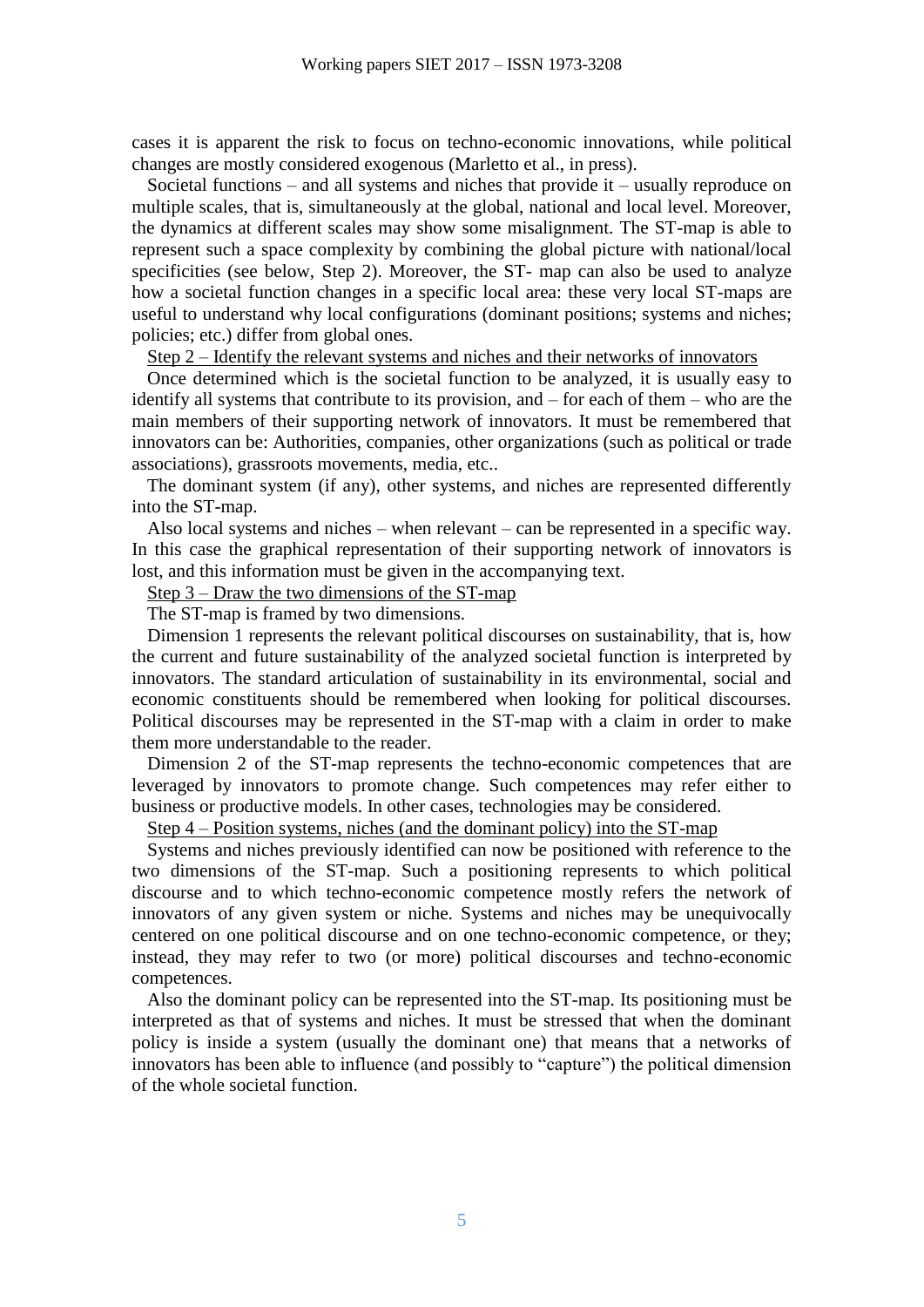#### *3.2. From maps to transitions*

The ST-map can be used to represent either the current situation of a societal function or its prospective or retrospective dynamics. In the latter case the history of a societal function can be represented through a sequence of ST-maps, each referring to a single moment of (relative) stability of the societal function.

Things are more complex when ST-maps are used to envisage the future evolution of a societal function. In these cases, the analysis of the current potential for change is used to build (usually more than one) scenario. Consistently with the ST approach to system innovation, such a potential is to be found in those ongoing techno-economic and political changes that can trigger and make viable the 'demography' of systems and their supportive networks. In particular, the result of the transition from current to future settings of the analyzed societal function can be represented in the ST-map as:

- the shift of existing systems and niches,
- the empowering of niches becoming systems,
- the empowering of systems becoming dominant,
- the disappearing of existing niches and systems,
- the destabilization (and possible disappearing) of dominant systems,
- the emergence of new niches and systems (possibly reaching a dominant position),
- the disappearing or emergence of a dominant policy,
- the entering of systems from outside the societal function,
- the absorption of new members in a network of innovators (possibly coming from other systems or societal functions),
- the clustering of (either existing or new) systems and niches.

## **4. Test 1: urban mobility from the current situation to 2030 alternative scenarios**

# *4.1. The current situation of urban mobility*

## Systems of urban mobility

The individual car is largely acknowledged as the dominant ST system of urban mobility, not only for its striking share of the mobility market (more than 80% of total journeys in all developed countries, and an ever increasing modal share in emerging economies), as for the ability of its supporting network (where big global automotive and oil companies are the main core-actors) to influence institutions, policies and the society as a whole (Marletto, 2011).

Public transport systems are usually considered as subaltern to the individual car system, because of low modal share (often less than 10% of total mobility) and limited influence on national policies. Even if with some relevant exceptions (see below) public transport remains associated to the image of "transport for the poor" (Dennis and Urry, 2009). The most relevant actors in the supporting networks of these systems are local: public transport companies, and urban and regional Authorities. At the urban and regional level these systems are usually able to obtain a significant amount of public resources which are used to build dedicated infrastructures and subsidize services.

The bicycle is the other subaltern – if not marginal – system of urban mobility: in Northern America, Europe and Australia its average share of trips is negligible, that is, around 2%. Starting from the mid-70s the bicycle has experienced a revival supported by local and national coalitions of public actors and grassroots movements, both aiming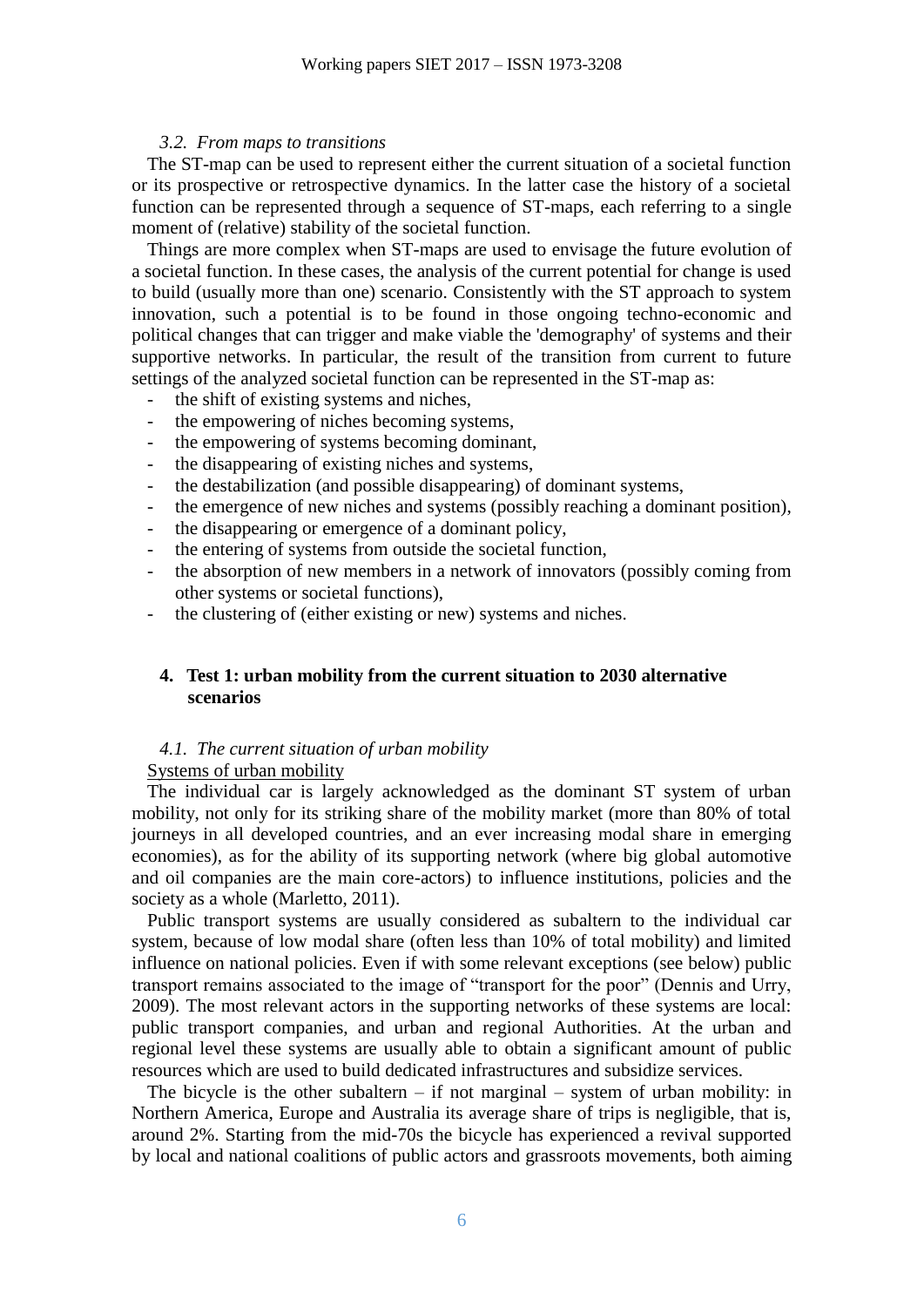at higher level of users' health, urban livability and environmental quality. In some countries these coalitions have been able to gain an influence on national policies too: in The Netherlands, Denmark and Germany more than 10% of today mobility is assured by bicycles, and in some pro-bike cities of these countries bicycles serve more than 25% of total trips (Pucher and Buehler, 2008).

Sharing schemes are a multitude of niches and systems which provide members with access to a vehicle for short-term useSharing has experienced a rapid extension from cars to bicycles, with the Parisian "Velib" bike-sharing scheme as the most relevant example. Worldwide the most recent figures count more than 1,000 cities hosting a bike-sharing scheme (with around 1.25 million bicycles) and almost five millions carsharing<sup>1</sup> members (with more than  $100,000$  vehicles) (MetroBike, 2016; Shaheen and Cohen, 2016). It must be stressed that most of the pioneering experiences of carsharing were initially supported by non-profit actors (e.g., ShareCom in Switzerland – then merged in Mobility – and Cambio in Germany) and then evolved into commercial initiatives.

In several world urban areas successful local niches and systems of integrated mobility have generated a reduction of the use of individual cars down to 40% of total mobility (or less). In this areas, all alternatives to the individual car – public transport, sharing schemes, "soft mobility" (that is, bicycles+pedestrians) – are integrated by hard and soft measures of urban planning and transport policy. Examples of already established systems of this kind can be found in some capital cities too, such as Amsterdam, Bogotà, Copenhagen, Paris, Stockholm.

Discourses on (sustainable) urban mobility

 $\overline{a}$ 

Today urban mobility is considered unsustainable because of its negative environmental, social and economic impacts. Most of these negative impacts are associated to the use of cars as an individual mean of urban mobility; this is why the political debate on the sustainability of urban mobility is mostly centered on the (excessive) use of cars in urban areas. And it is just the car that stays center stage of one of the political discourses on urban mobility: 'Mobility as a driver of development' (or 'Modernization'). Indeed, the car is considered as a driver of positive impacts: because of the huge investments and jobs it brings along, and because it bestows to all individuals the privilege of free circulation that used to be the privilege of the rich.

Also another political discourse on urban mobility mostly focuses on the car, in particular on its negative impacts: 'Mobility as a generator of harmful impacts' (or 'Sustainability'). In this case the attention is towards all actions that can reduce the negative impacts generated by urban mobility, and in particular by the excessive use of individual (internal combustion) cars.

A further political discourse on urban mobility actually derives from a wider debate on urban planning: 'Mobility as a determinant of the quality of urban spaces' (or 'Urban livability'). The organization of urban space has changed since motorization diffused in cities: what was freely accessible it has been strictly regulated; what was a living space, it has become a transport infrastructure. As a result the quality of urban spaces has worsened. This is why a worldwide movement reclaiming quality urban spaces also aims at limiting or banning motorized traffic – in particular in residential areas – and at promoting non-motorized mobility (e.g., through pedestrian areas, traffic calming measures, car-free neighborhoods, paths reserved to pedestrians and bicycles, etc.).

<sup>1</sup> In the UK carsharing schemes are known as 'car clubs' and carsharing is a synonymous of car pooling, i.e. the shared use of a car owned by one of the travelers.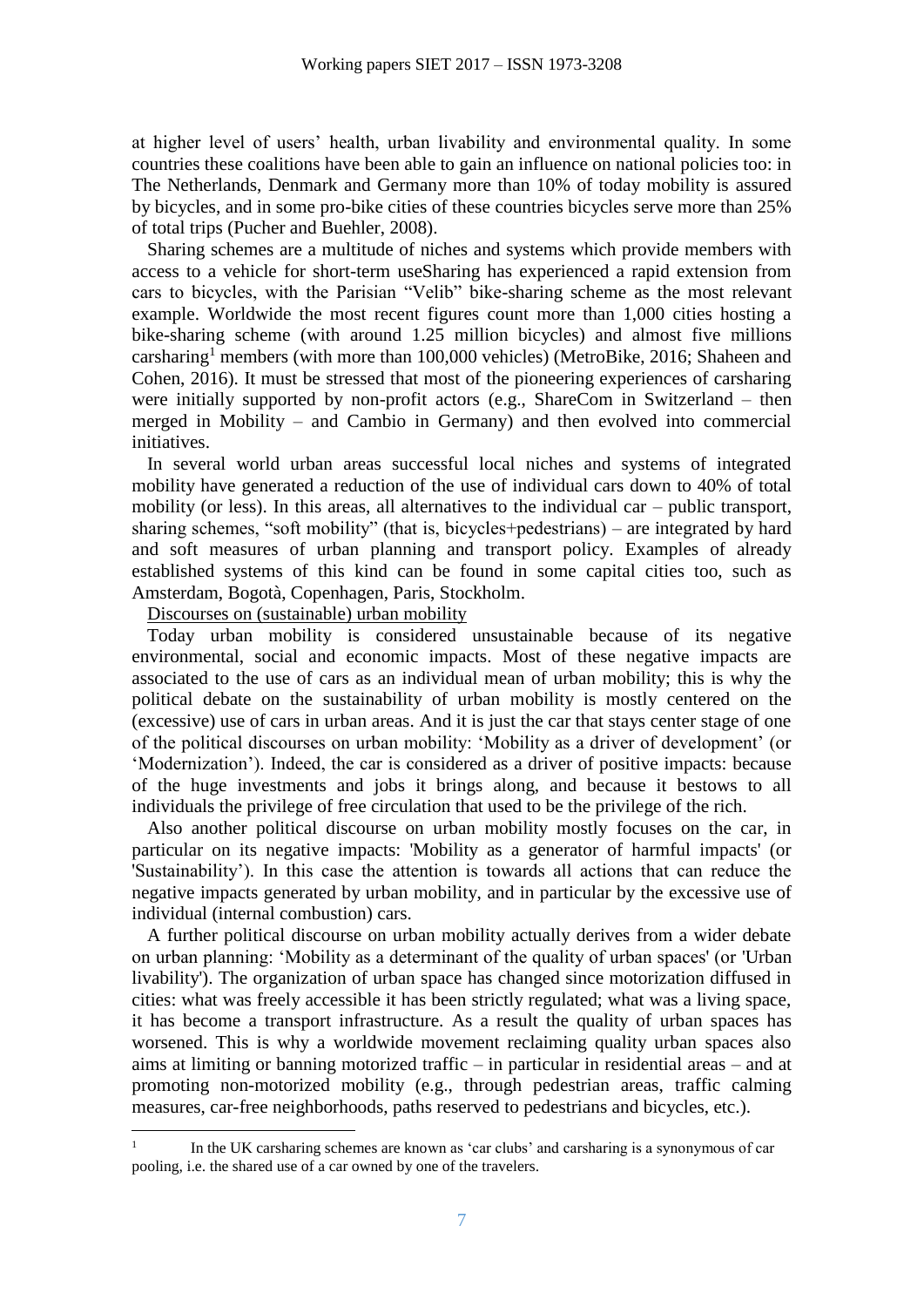The last political discourse we consider here is also the oldest one: 'Mobility as a right' (or 'Welfarism'). Today the public provision and subsidization of collective transport services is diffused worldwide. This is the result of a process that started at the beginning of the last century in European and Northern America cities, where public transit systems were realized in order to ensure to all citizens the right to mobility. These urban transport services were (and still are) considered as a constituent of the welfare state, and as such they have been involved in the more recent debate on the privatization and liberalization of public utilities, but with more limited changes than in other sectors (e.g., energy and telecom).

These discourses are not completely independent of each other. Because of the diffusion of individual cars in developed and emerging countries, the political discourse of 'Welfarism' has become less and less relevant: for only a marginal share of urban residents public transport is the only alternative to get around. Also because of this change, public transit is more and more viewed as a mean to aim at urban sustainability and livability. Moreover, the discourses of 'Sustainability' and 'Urban livability' feature a large overlapping, in particular because urban areas where motorized traffic is banned or limited, are also areas with reduced level of air pollution, accidents and noise. Also the discourses of 'Sustainability' and 'Development' partially overlaps, but only when actions for sustainable urban transport incorporate huge investments and jobs. This is not the case of actions for 'Urban livability' that are mostly realized through soft measures.

The socio-technical map of today's urban mobility

All the elements that are considered relevant for the reproduction of the societal function of urban mobility are represented in the following ST-map (Figure 1). The STmap of urban mobility does not refer to a specific urban situation; on the contrary, an explicit attempt is made to deliver an analysis representing all the (both global and local) dynamics that are relevant at a global scale.

The ST-map of urban mobility is based on two dimensions:

- Discourses on urban mobility described above are listed along the horizontal dimension;
- Business models are listed along the vertical dimension. Three typologies are considered (from bottom to top): 'Sell vehicles'; 'Rent vehicles'; 'Manage transport systems'.

The positioning of ST systems and niches of urban mobility with respect to such two dimensions reflects the relevant knowledge that ST systems and niches of urban mobility leverage in order to foster technological, organizational and political innovations.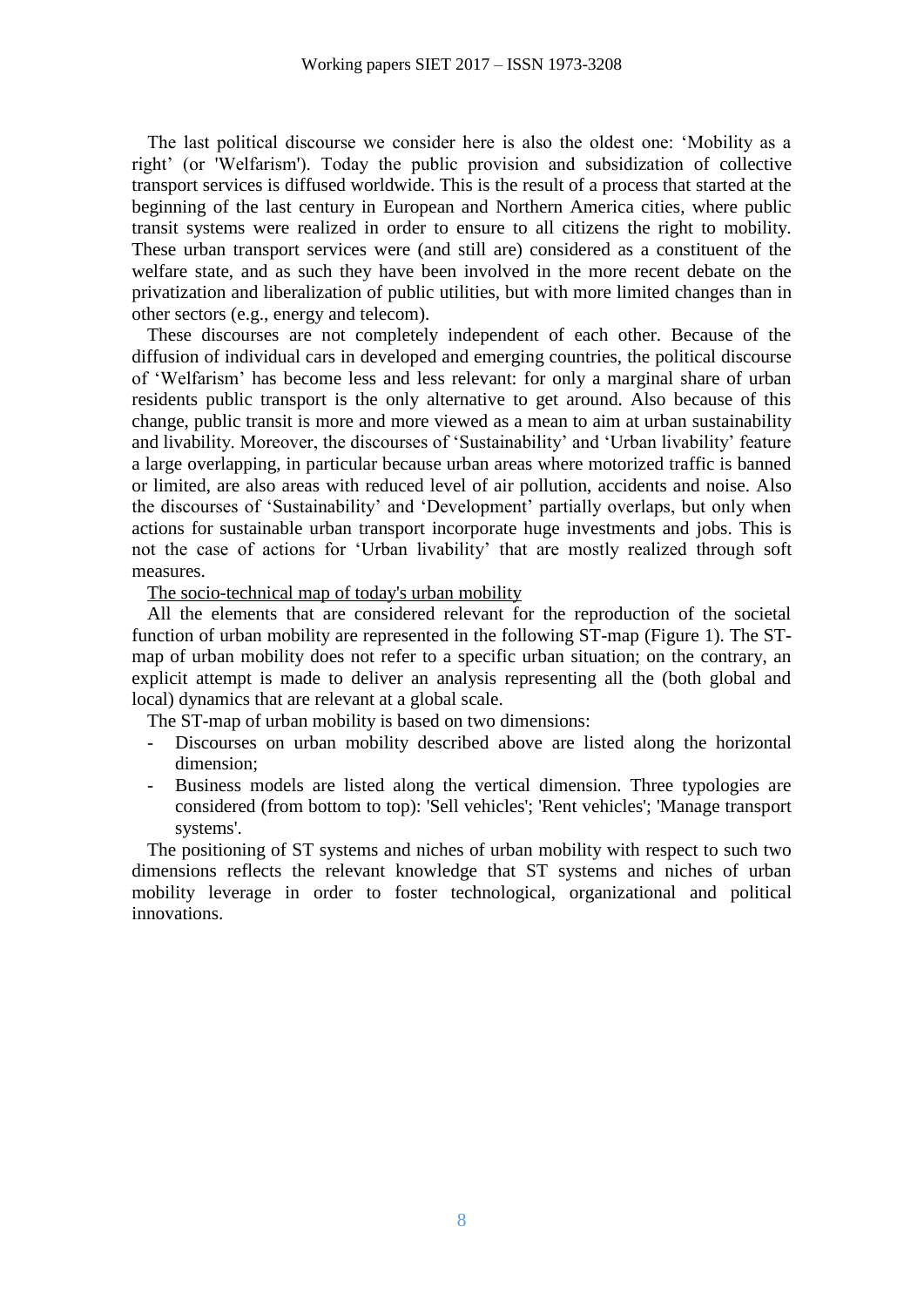

**Figure 1: The socio-technical map of urban mobility: current situation.** 9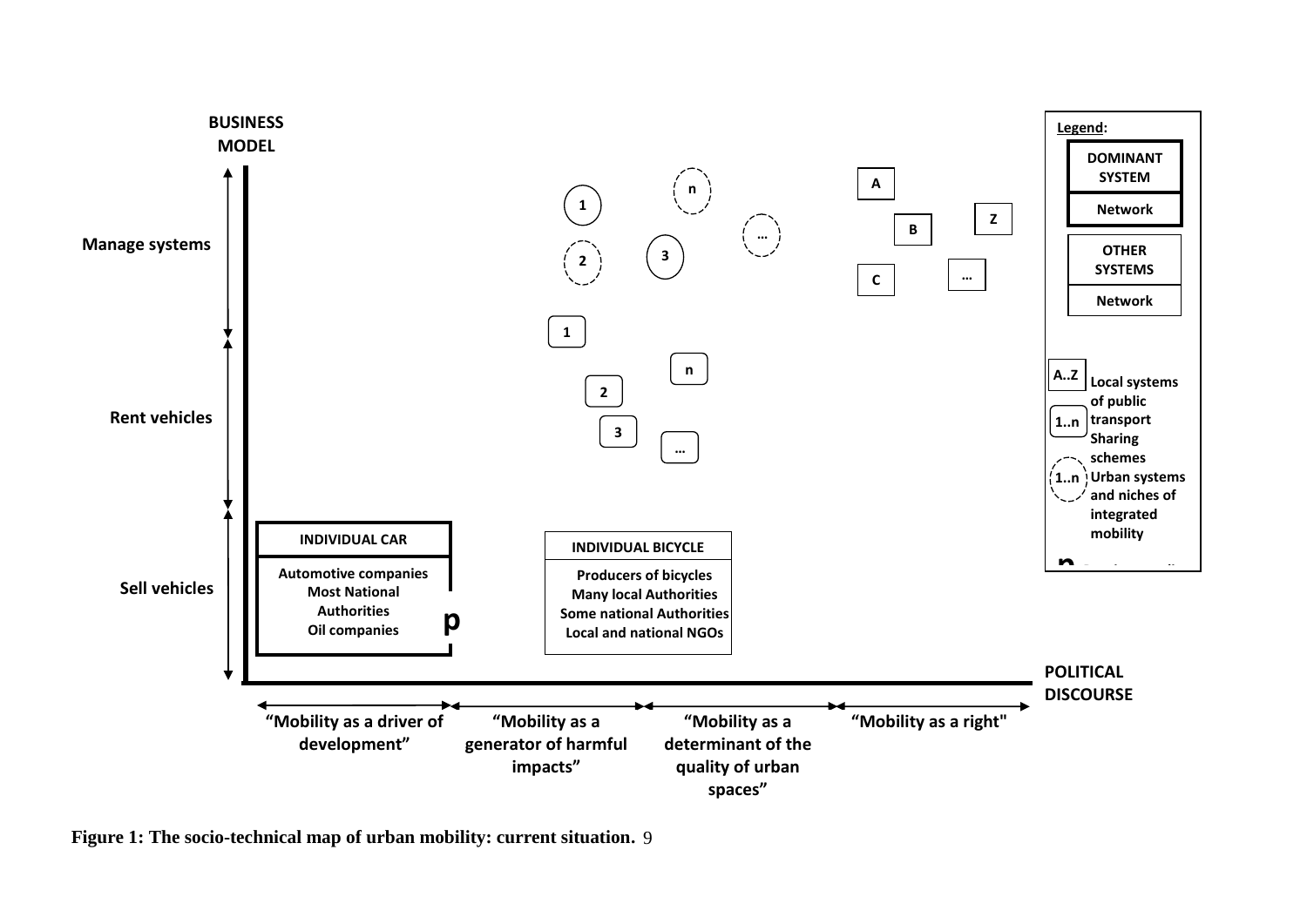## *4.2. The future of urban mobility: auto-city, eco-city or electri-city?*

## The potential for change

The societal function of urban mobility as a whole is under the pressure of a twofold quest for global sustainability and urban livability.

Starting from its dominant position, the 'individual car' system is already looking for an effective answer to such demand for change. Innovation strategies refer to: more efficient internal combustion; downsizing; "hybridization"; full electric propulsion; carsharing; vehicle-to-grid (V2G). Producers of batteries – and other electric and electronic components – play a more and more relevant role in the trajectory of electrification (Orsato et al., 2012; Wells et al., 2012; OECD et al., 2014). Most of these innovation are supported by national policies for "ecological" cars.

Another relevant endogenous dynamic refers to the increasing number of cities where a transition to a new system of integrated mobility is gaining ground, or even – in the most dynamic areas – is already accomplished. This is mainly the result of the ability of local networks of innovators to influence the urban policy arena, by fostering a new political discourse that hybridize sustainability and urban livability issues, and by obtaining a radical change in actual policies. A not secondary constituent of this political process is the involvement of public transport that moves away from the political discourse of 'mobility as a right'. In some cases (e.g., Netherlands, Switzerland) these innovators has gained political legitimacy at the national level too.

The last – but highly relevant – potential for change is coming from the entry of electric operators (producers of electricity and managers of electric grids) into the societal function of urban mobility. These actors already feature high level of competences, resources and legitimacy; in particular, they are able to found their actions on a successful hybridization of the political discourses of 'modernization' and 'sustainability'.

Also the actors involved in the development of a full self-driving car should be considered (Lari et al., 2015).

Specific transition pathways will be triggered and deployed if one or another of the above potential for changes will prevail.

Transition pathway to scenario  $1 - 'Auto\text{-}city'$ 

This first transition pathway emerges from the reconfiguration of the existing 'individual car' dominant system and is generated by the absorption of new industrial actors, in particular producers of batteries, that may bring along the crucial competence to develop the electric car and to respond to shift of dominant policies from 'modernization' to 'sustainability' and 'urban livability'. (Elzen et al., 2004; Dennis and Urry, 2009). At the same time oil companies should lose their position as a core-actor or eventually change their core-business, while managers of electric grids may enter the coalition supporting the system.

Along the transition pathway the business model remains focused on selling cars to individual consumers, but – if also carsharing schemes are steadily integrated – it could be extended to the 'rent' option too.

If one looks at a likely ending-point of this first transition pathway (see Figure 2) the 'individual car' system keeps its dominant position on urban mobility.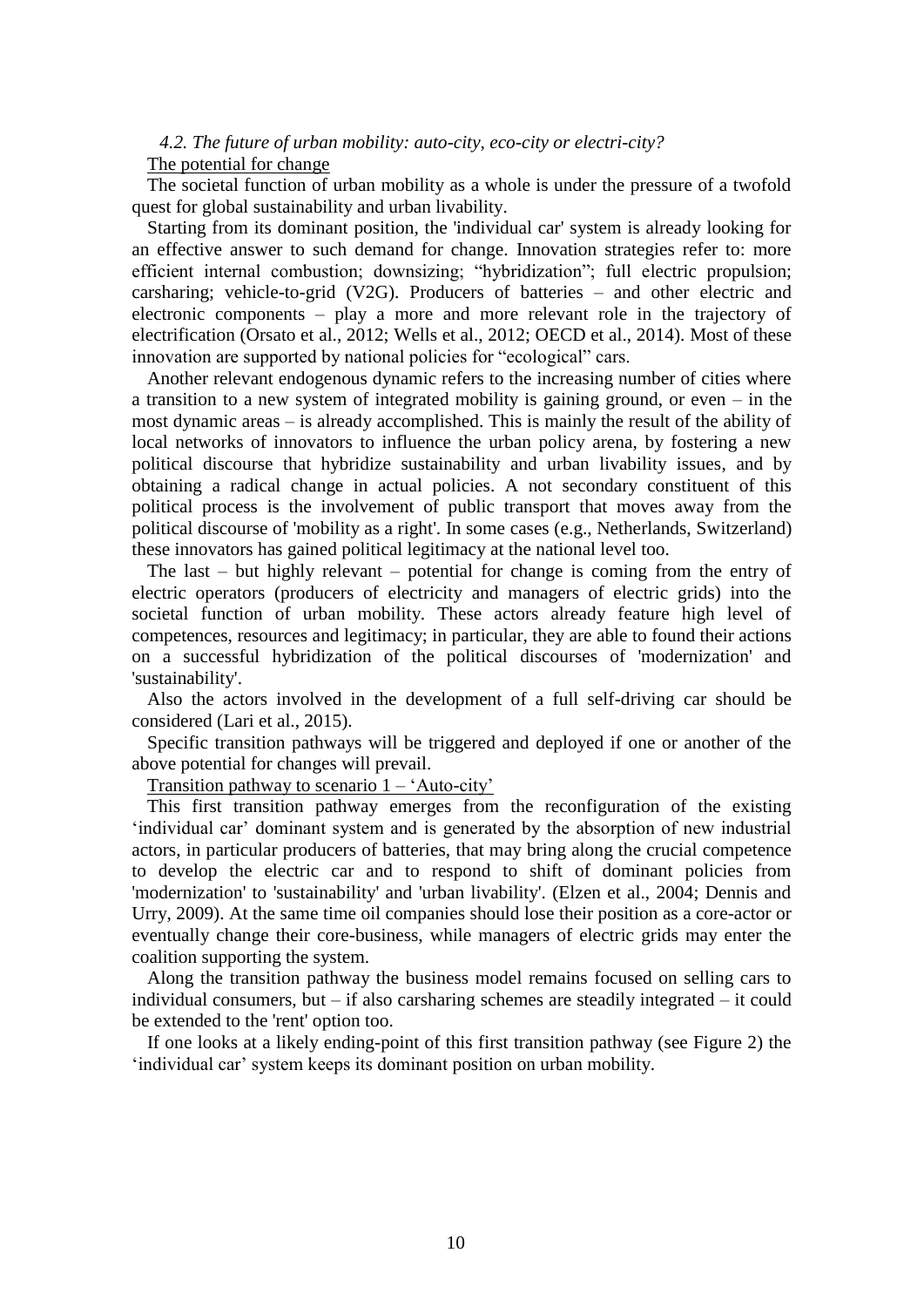

Figure 2 – The socio-technical map of urban mobility: 2030 'Auto-city' scenario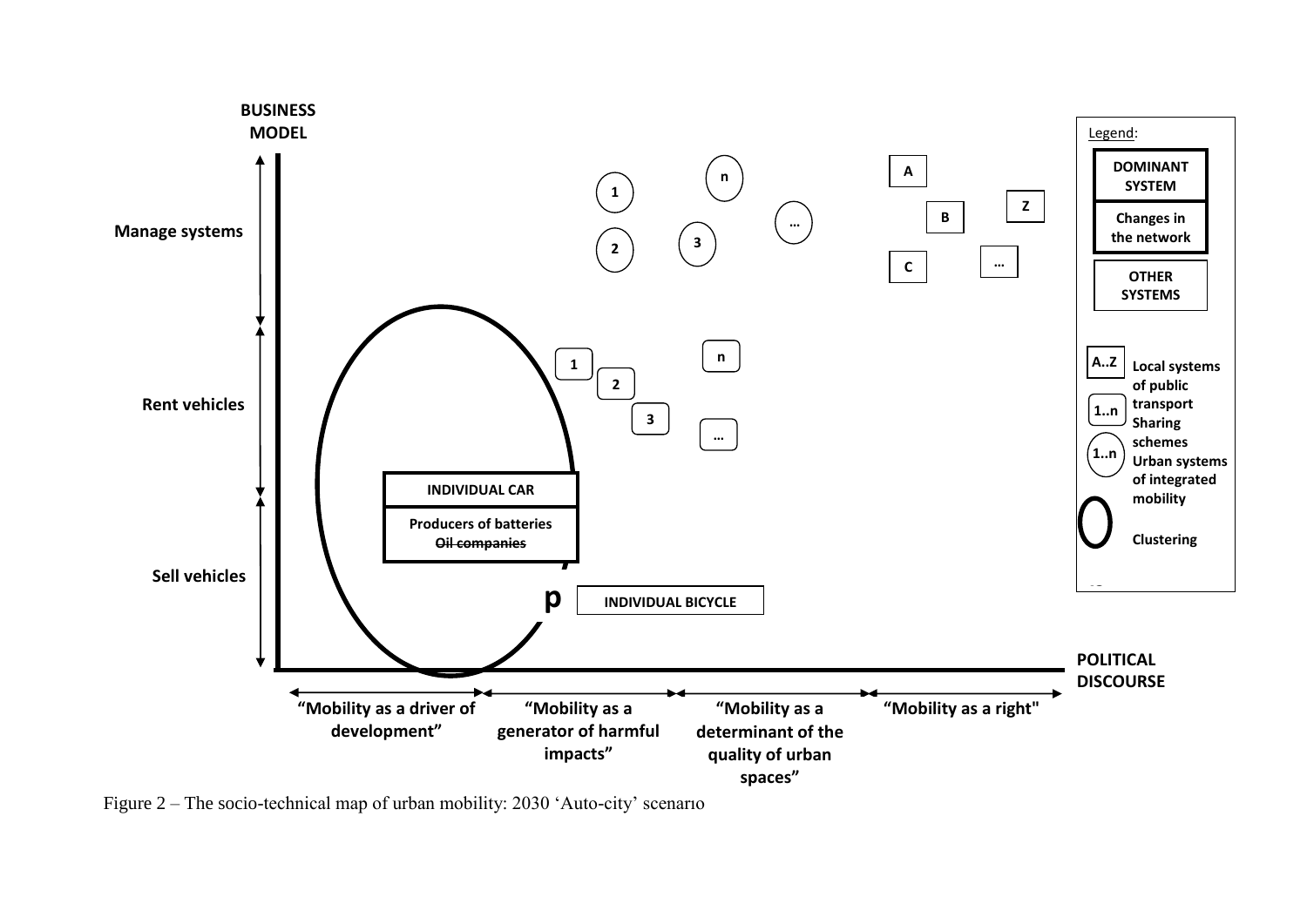Transition pathway to <u>scenario  $2 -$  'Eco-city'</u>

In this transition pathway coalitions of urban networks support a new political discourse of urban mobility and foster the creation of new urban systems of integrated mobility (Vergragt and Brown, 2007). Along the pathway the main transformative mechanism in place is the clustering – first locally and then nationally – of existing and emerging niches and systems of mobility. In particular: more and more local public transport systems move away from the political discourse of 'mobility as a right', and the individual bicycle system gradually moves from the 'sell' to 'rent' business model. Producers of EVs are gradually absorbed into the system, mostly as suppliers of all kind of vehicles for sharing schemes and fleet operators; providers of ICT devices for individual transport planning are absorbed too (Dijk et al., 2013). Moreover, Google – or other non-automotive producers of self-driving cars – may enter this new network as providers of new (fully floating) carsharing schemes.

Figure 3 represents the ending point of this transition. In 2030 stable national coalitions of local networks support the reproduction of urban systems of integrated mobility, while the individual car is in a subordinate position, supported by the few surviving world automotive companies.

Transition pathway to scenario 3 – 'Electri-city'

In this transition pathway local and national electric operators are interested in the adaptation of their systems to the diffusion of EVs, because they aim at the new frontier of smart grids (SGs). SGs are able to exchange electricity with distributed energy resources, also in order to increase grid stability and reduce demand-supply unbalances, in particular in the case of renewable sources (Mullan et al., 2012).

The positive results of first local tests fuel the interest of operators coming from different sectors: not only managers of electric grids, but also producers of batteries, suppliers of ICT components and – last but not least – producers of plug-in cars. Also as a result of the increasing pressures of all these operators on political institutions, national schemes to support SG+EV systems are implemented in several countries (Leurent and Windisch, 2011). Moreover, already established purchase subsidies are restricted to plug-in electric cars only and are integrated with investments on old and new infrastructures (e.g., metropolitan railway networks and SGs).

The final scenario emerging from this transition pathway is represented in Figure 4. This is the result of a successful "takeover bid" on the 'individual car' system which is launched by enactors (then core-actors) coming from another societal function.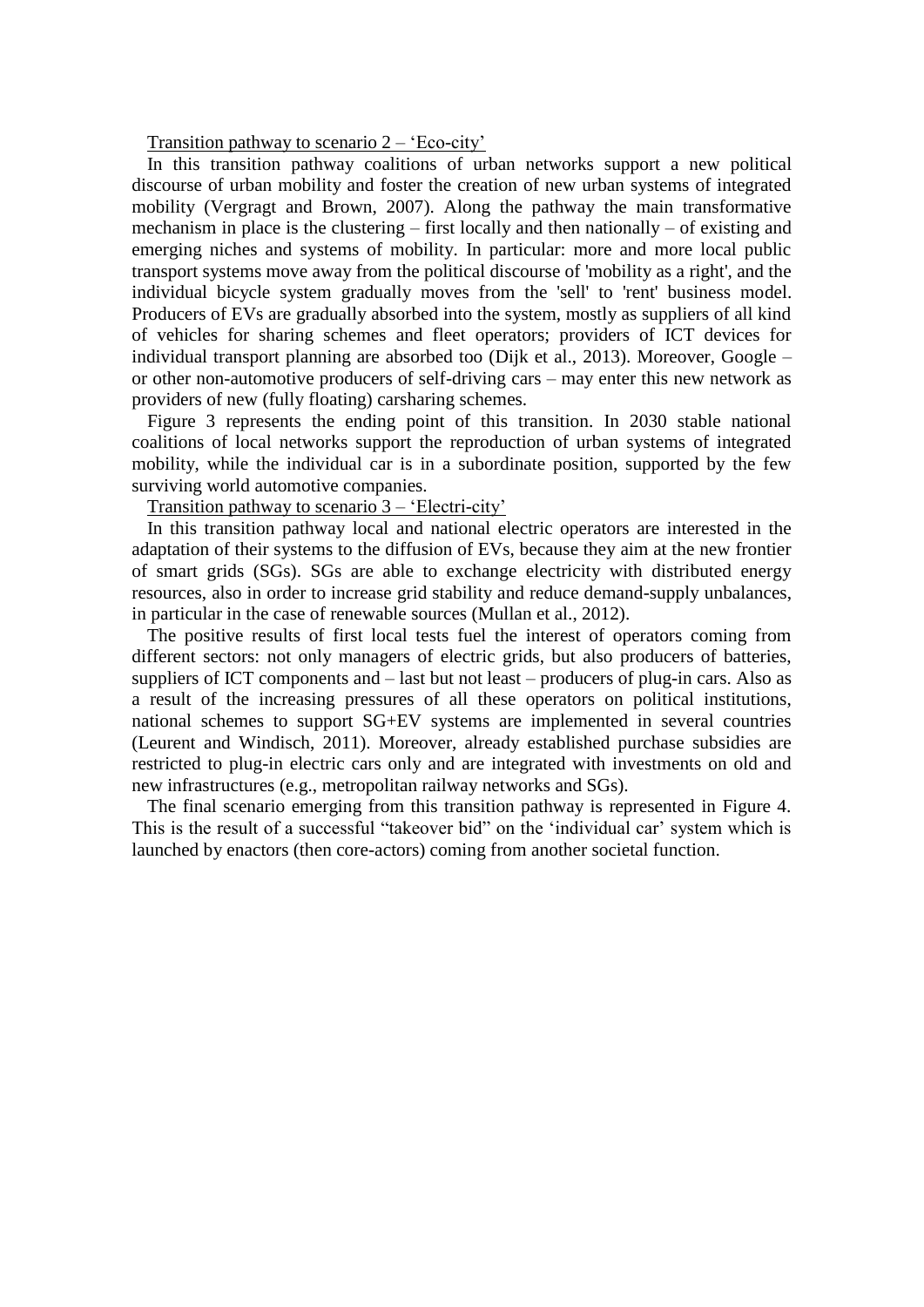

Figure 3 – The socio-technical map of urban mobility: 2030 'Eco-city' scenario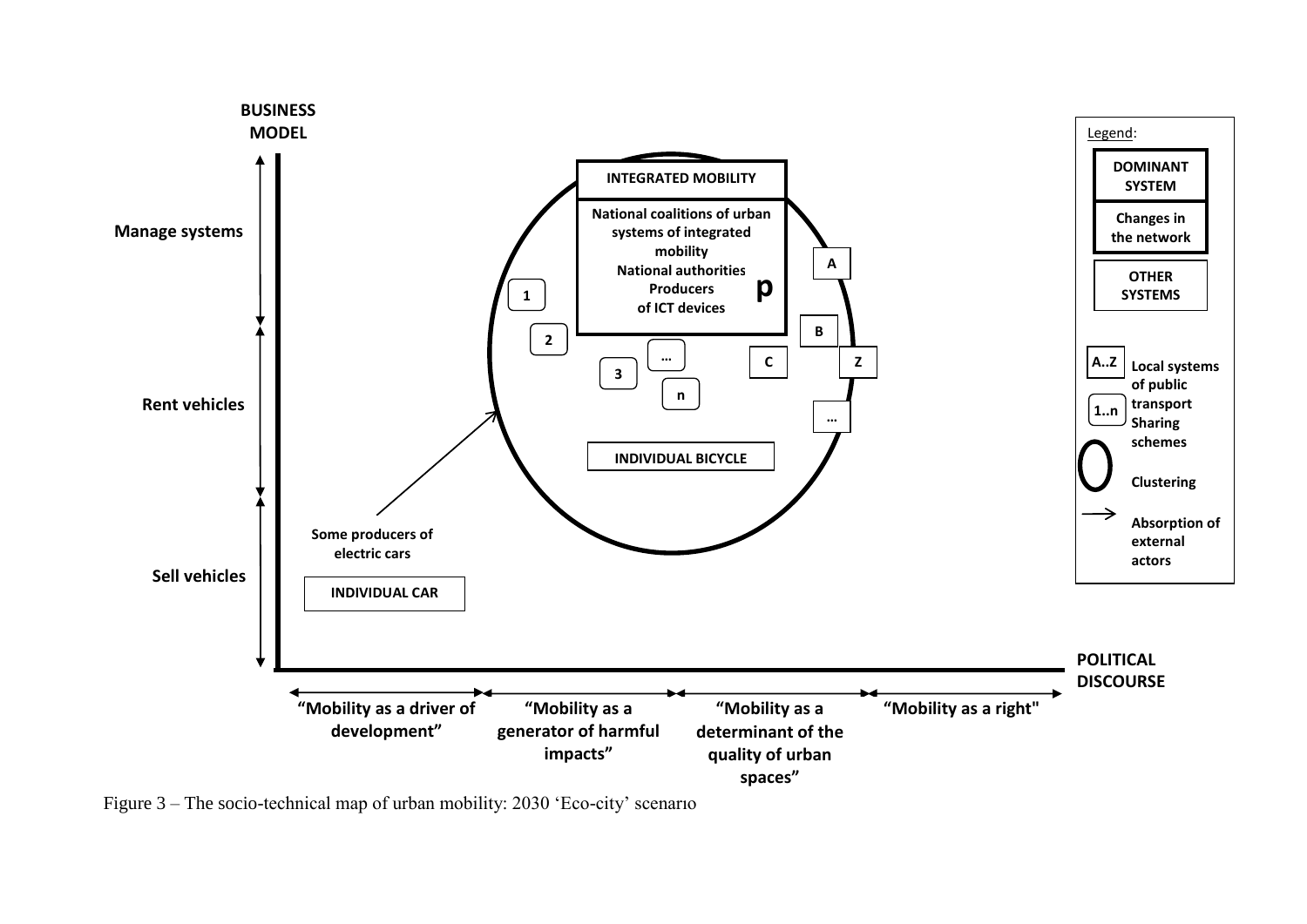

Figure 4 – The socio-technical map of urban mobility: 2030 'Electri-city' scenario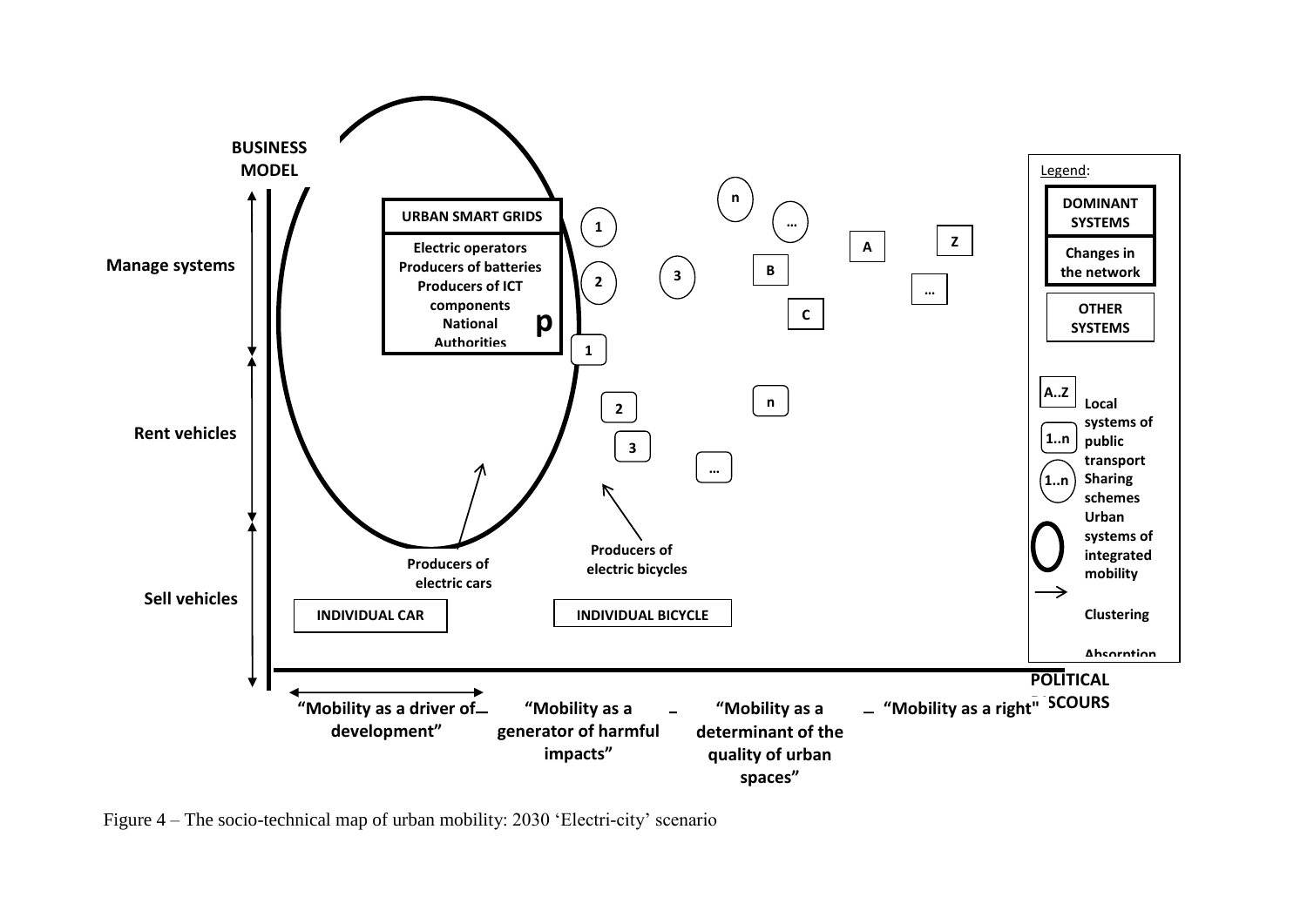## **5. Test 2: Freiburg from 'Auto-city' to 'City of short distances' (1945-2010)**

Freiburg is a city of  $153.06 \text{ km}^2$  of extension including a 40% of forests. It is located in the southwest of Germany, at the edge of the Black Forest and a few kilometers from France and Switzerland. Freiburg has 225,000 inhabitants, including 30,000 students; its District has 650,000 inhabitants (Haag, 2013). Approximately 95,000 people work in Freiburg and 65% of workers use the cars to move to or from the city (Beim and Haag, 2010; 2003 data). The city has experienced over the years, a systematic growth of both outbound and inbound commuters. The city also attracts about 3 million tourists per year.

Freiburg is quite flat and there are no significant barriers to cycling and to the operation of a tram network. Since 1990 Freiburg stopped following the same increasing pattern of car use of Germany and the USA; as a result, the modal shares of public transport and cycling have increased (Table 2). This transition will be analysed with a sequence of ST-maps, each representing a significant historical moment of the mobility system of Freiburg.

| Year | Walking | Cycling | Public transport Car (drivers) |     | Car (passengers) |
|------|---------|---------|--------------------------------|-----|------------------|
| 1982 | 35%     | 15%     | 11%                            | 30% | 9%               |
| 1989 | 24%     | 21%     | 18%                            | 29% | 7%               |
| 1999 | 24%     | 28%     | 18%                            | 24% | 6%               |
| 2001 | 24%     | 28%     | 18%                            | 30% |                  |

Table 2 - Modal split of urban mobility in the city of Freiburg

Source: Banister, 2005; Beim & Haag, 2010; Freiburg City Council, 1999

## *5.1. The growth of motorization (1945-1969)*

We can find the basis for the transition pathway of Freiburg in a series of subsequent events beginning at the end of World War II. In 1944 the 80% of Freiburg was destroyed by an air raid. The reconstruction began in 1947: all destroyed areas were rebuilt by following the principles of continuity with the past, and quality. Policies also promoted the use of private cars. Even if the traditional materials and design of buildings and medieval irregular narrow streets were maintained, the old historic squares were transformed in parking lots and a direct connection between the Autobahn and the city center was built. In 1949 in Freiburg there were only five small streets in the city center where the car could not enter; walkability was not considered as a constituent of the urban mobility system; pedestrians were not considered by policies. (Crowhurst Lennard and Lennard, 1995; Buehler and Pucher, 2011; Medearis and Daseking, 2012; Kelemen R. D., 2015)

Furthermore, after the end of the World War II, the *Wirtschaftswunder* (economic miracle) occurred: inflation was low and there was a rapid industrial growth. In this context, the population of Freiburg grew and it was necessary to build new settlements at the borders of the existing old city. As well as throughout Europe and the USA, the Freiburg 1955 Land Use Plan focused on the urban expansion made possible by the use of private cars. New settlements were characterized by large streets and parking lots. At the same time, tram lines were progressively abandoned and buses (though less efficient) were preferred. As a result, public transport was less and less important and –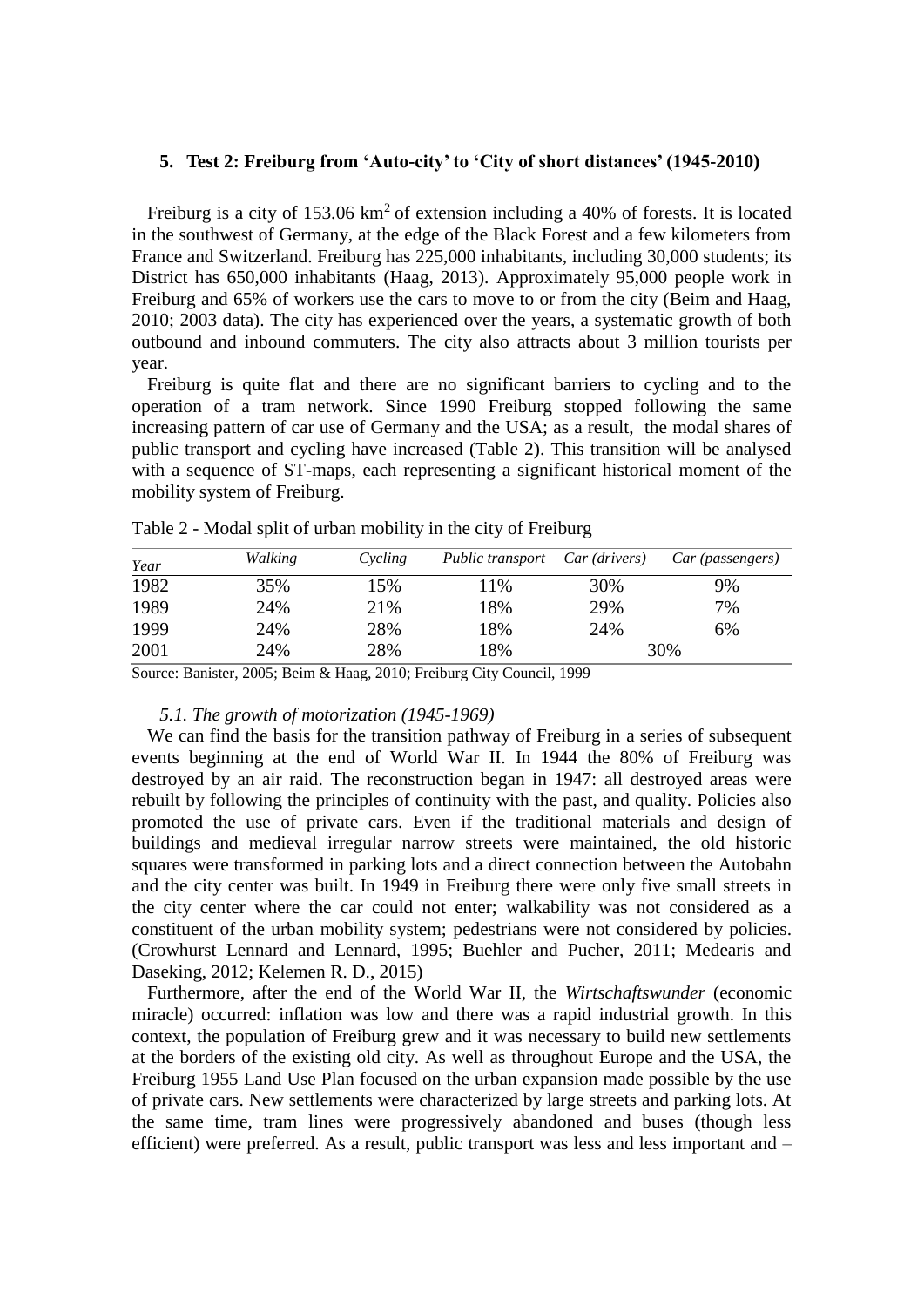as the ST-map of 1969 shows – it no longer represented the dominant transport system (Figure 5). At the same time, car ownership and use increased: in 1950, in Freiburg there were much more cars and light trucks than in West Germany (28 vs 18 per 1,000 inhabitants, respectively); from 1950 to 1970, air pollution, traffic fatalities, and traffic congestion increased. (Pucher and Clorer, 1992; Buehler and Pucher, 2011; Kelemen, 2015)

#### *5.2. The change begins (1970-1979)*

At the end of the 60's a change of direction affected Freiburg transport policies. The second Land Use Plan was never approved. It was car-oriented as the first: just for this reason a long debate among citizens, council members and administrations took place. In the 70's, it was finally shelved (Buehler and Pucher , 2011). As a result, the city of Freiburg – unlike most other German cities – has never destroyed the historic center to improve the accessibility of cars: the modernist phase did not leave its strong footprint in the planning of urban structure (Beim and Haag, 2010).

The first Integral Traffic Plan was drafted in 1969. In this plan, even if the dominant system of transportation was the individual car (Figure 6), the needs of non-motorized inhabitants were respected. Another step into the direction of the 'Eco-city' model occurred in 1971: the Network of Cycling Routes Plan was drawn up and approved by the City Council. Since this first step cycling increased its importance in Freiburg transport policy. In 1972, Freiburg municipality decided to maintain and expand the tram network; this action was based on modern concepts: separate tracks, priority traffic light junctions, a higher average speed. In 1973, the Freiburg city center has been transformed into a pedestrian area. This urban intervention helped to develop a new urban culture characterized by two elements: the preservation of the old town and the increase of cycling and walking. (Beim and Haag, 2010).

The opening to pedestrian and cycling mobility, and public transport was due to several environmental and social problems caused directly by the car-based system. In addition, two events (the building of nuclear power plants and the 1973 oil crisis) brought public opinion to look with interest to the energy matter and to take side in a strong way in favour of a reduction of energy consumption in all sectors. In this context, the policies based on land use change and car-oriented urban transport no longer found a wide consensus. Furthermore, the participatory and inclusive model at the base of the struggle of Freiburg citizens fight against the nearby Wyhl nuclear power plant had an overall influence on local political practices; in particular, the City adopted a policy approach based on collective discussion where citizens may take part in collective decisions. A very important role was played by the interaction between students and large organizations such as the Chamber of Commerce. (Patterson, 1986; Bratzel 1999; Karapin, 2007; Beim and Haag, 2010).

In 1979 the Second Integral Traffic Plan was drafted and approved by the City Council. In this plan, unlike the previous one, pedestrians, bicycles and public transport had the same importance as individual cars, but still they were not considered as parts of an integrated system of urban mobility (Beim and Haag, 2010). This is why in the 1979 ST-map there is no dominant policy (Figure 6).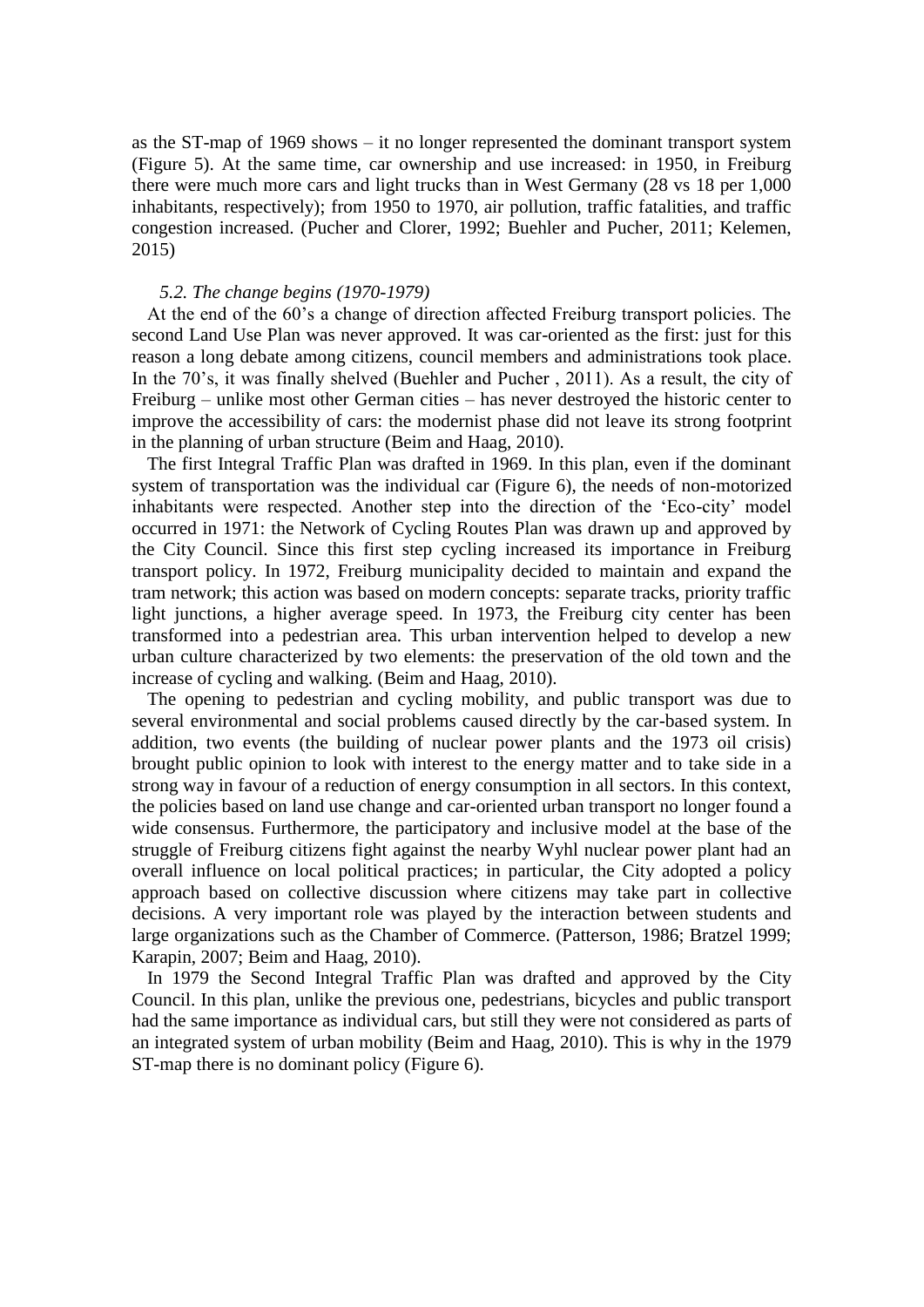

Figure 5 - The socio-technical map of the 1969 Freiburg mobility system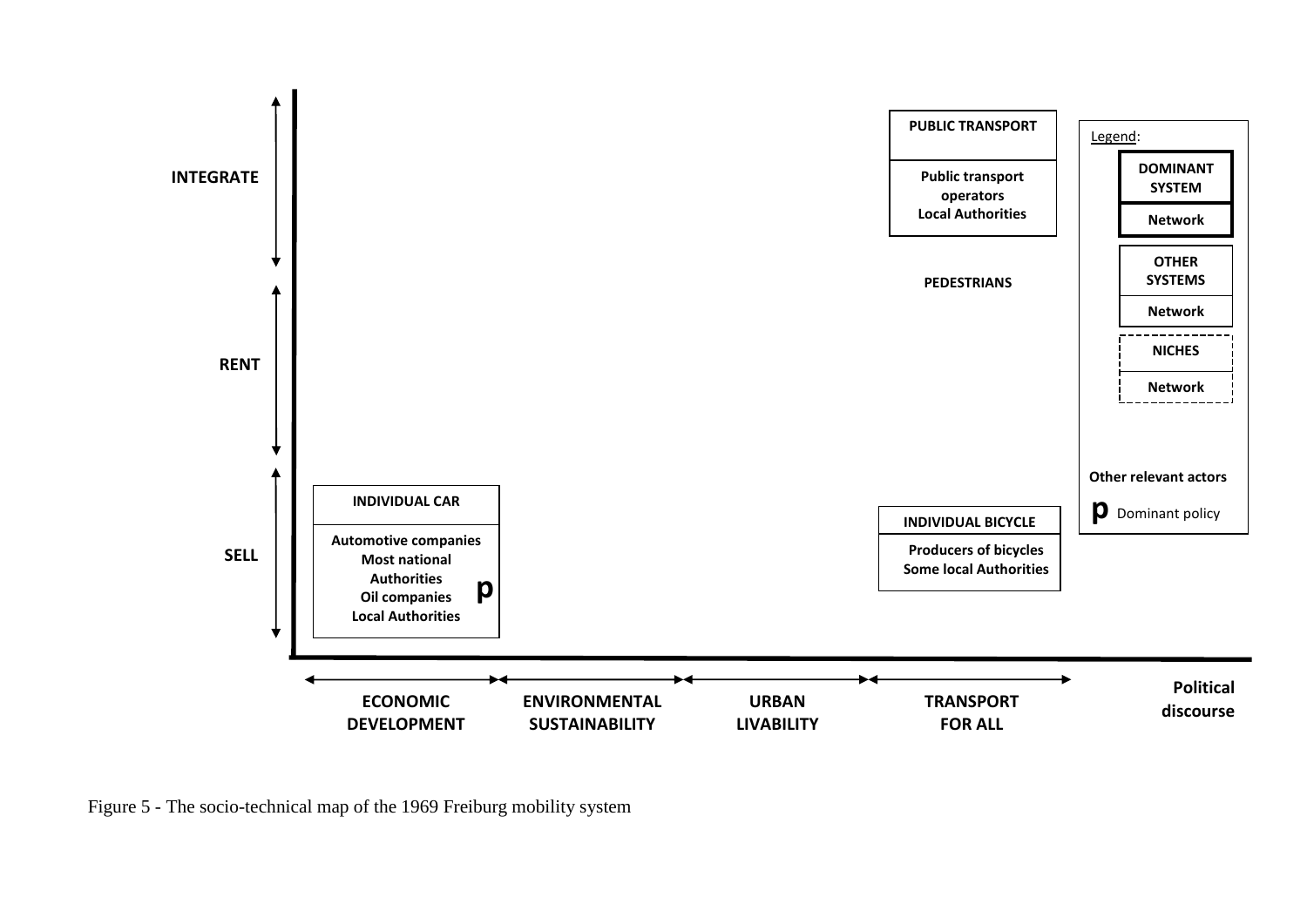

Figure 6 - The socio-technical map of the 1979 Freiburg mobility system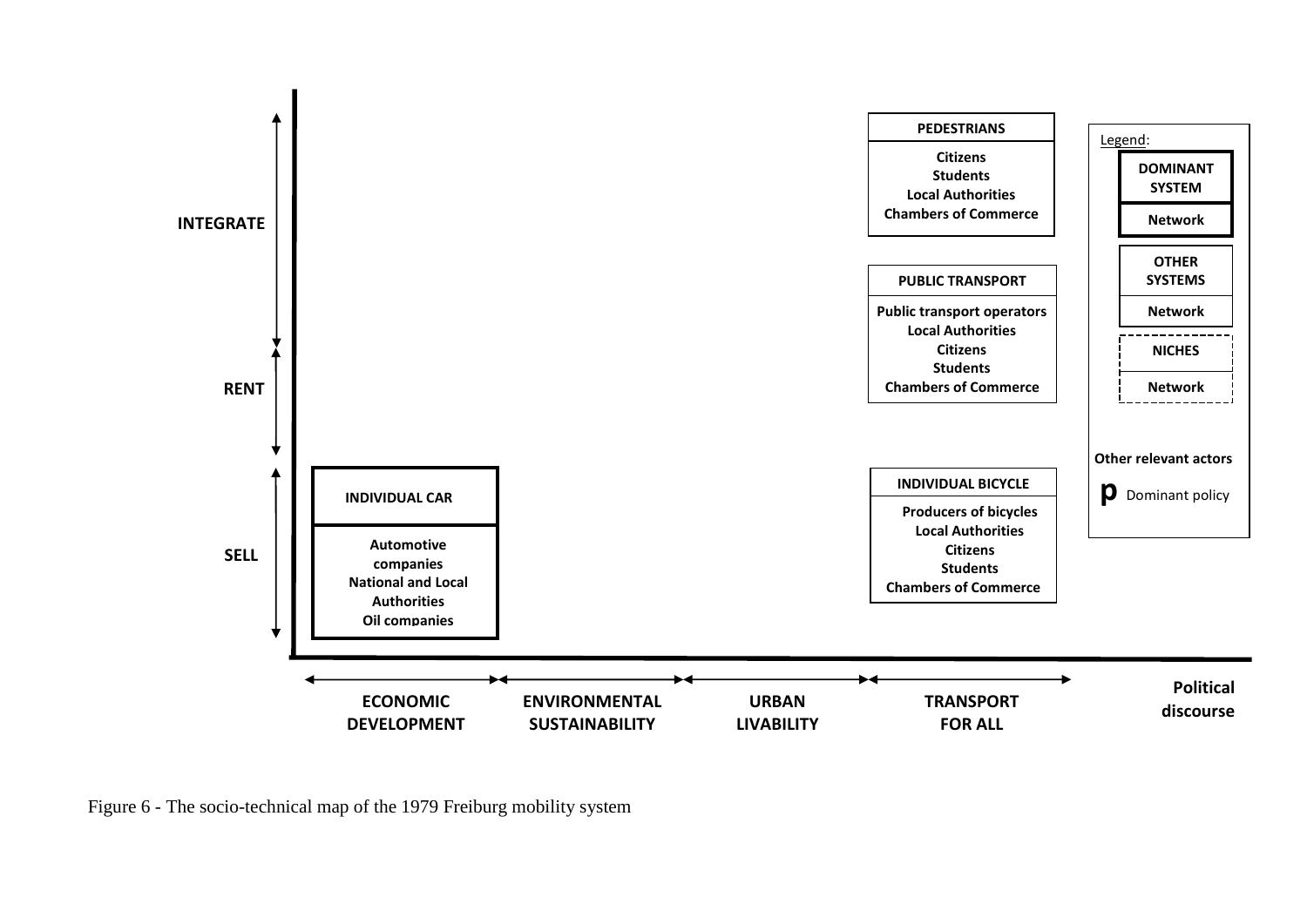## *5.3. The 'City of short distances' (1980-2010)*

In 1989, the third Integral Traffic Plan was approved. It aimed at reducing car use through the promotion of environmental friendly transport modes and the implementation of some restrictions to car traffic (Beim and Haag, 2010). This is the first Freiburg Plan that considers urban liveability as the main policy goal. Only in the two following Integral Traffic Plans environmental sustainability was considered as a policy goal (Figure 7).

With the Integral Traffic Plan of 1999, Freiburg took a further step towards the 'Ecocity' (Freiburg City Council, 1999). Besides reducing car traffic, it considered the overall transport system in which, public transportation, walking and cycling, worked in an integrated manner (Beim and Haag, 2010).

Also in the Transportation Plan in 2002 the main goals were to improve urban liveability, environmental sustainability, public transport and accessibility conditions for pedestrians and cyclists. Transportation policies were integrated with urban planning and tall he above goals were calibrated to the conditions of population growth and regional development. As a result, many measure have been implemented to reduce car use. The best known was the introduction, in 1984, of a low-cost monthly ticket called "urban environmental protection ticket" that turned into a regional ticket afterwards (FritzRoy and Smith, 1998; Beim and Haag, 2010). Around 86% of all journeys by public transport in Freiburg are made by the owners of monthly or annual tickets. Other measures (provided for in 2010) to increase sustainable transport included: traffic management policies, such as the further extension of the tram network, development of cycling infrastructure and improvement of walkability; land use policies, such as the better use of urban areas with brownfield investments and the functional mix of neighborhoods. (Beim and Haag, 2010)

All the above plan and interventions have contributed to create the currently dominating integrated system of urban mobility also called the 'City of Short Distances' (Figure 7).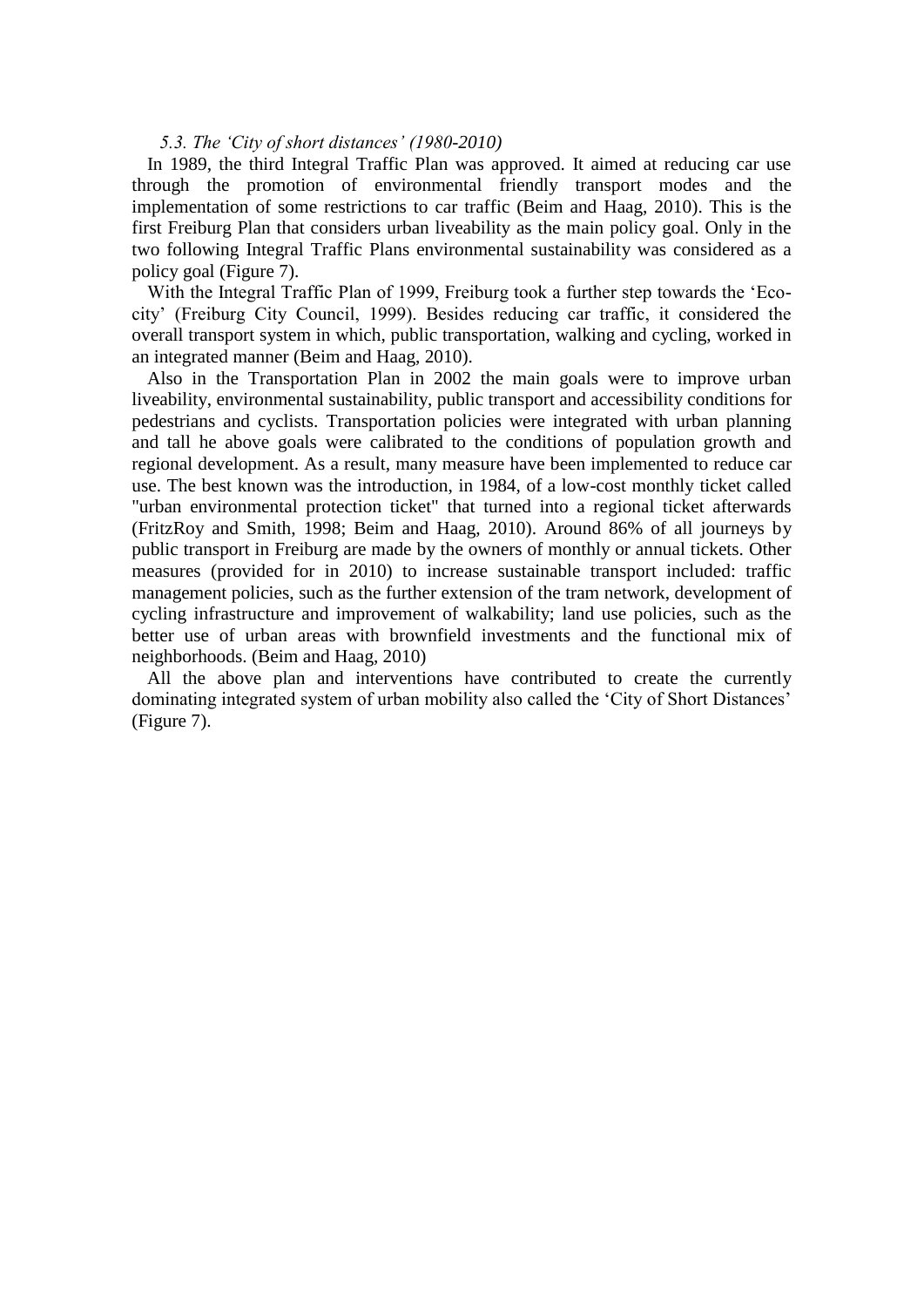

Figure 7 - The socio-technical map of the 2010 Freiburg mobility system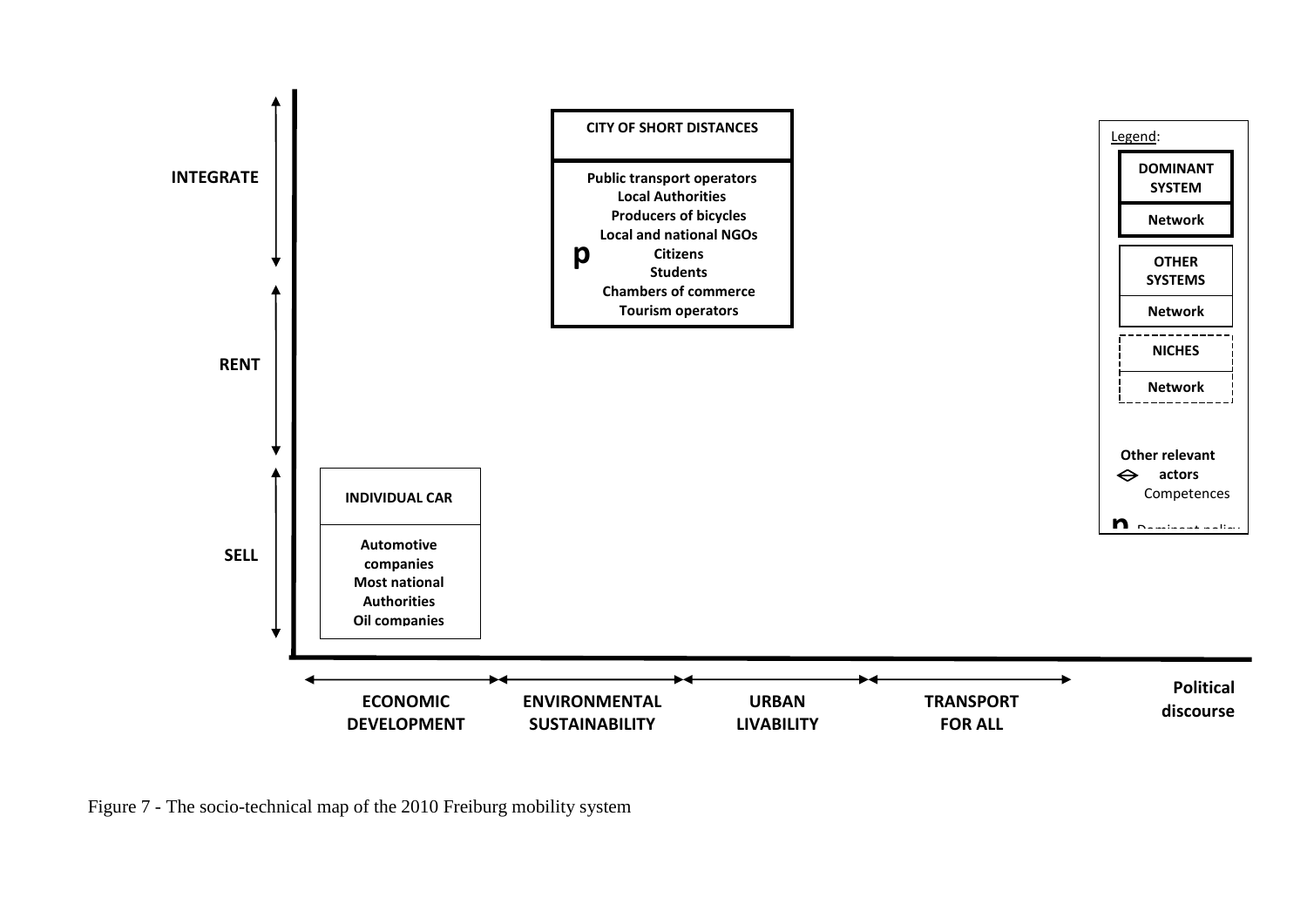## **6. Conclusions**

With this paper we wanted to verify if the integration of political discourses into the socio-technical map (ST-map) will help to achieve a better understanding of the past, present and future dynamics of urban mobility.

Starting from Marletto (2014) we have modified the representation of the current situation of urban mobility (at a global scale) and the three alternative 2030 scenarios. We show that with the substitution of the axis of technology with the axis of political discourses the heuristics of the ST-map increases. In particular, we see that all 2030 scenarios are more robust because changes are also based on the direct connection between networks of innovators, political discourses and actual policies. The Auto-city and the Electri-city scenarios now result from two alternative interpretation of the political discourses of economic development and environmental sustainability: as the production and sharing of (electric) cars, and as the building of smart grids (connecting renewables and electric cars), respectively. The Eco-city scenario is possible only if a multitude of local networks supports the shift towards the political discourse of urban liveability and the actual integration of all alternatives to the individual car.

We also analysed the processes that have made Freiburg an Eco-city, instead of a carbased city (Auto-city), as most European cities are. In particular, we focussed on the relationship between decisions of the State and Freiburg local Authorities and between local administration and citizens, specially referring to the participation of citizens to the decisions of the local administration. A further relationship on which we focused is among the policies related to mobility, land use planning and energy. We found that just the dynamics of these political relationships – embedding a very specific political discourse based on the interpretation of mobility as a constituent of urban liveability, but also as a focal point of energy and environmental issues – generated a "city of short distances" where the car plays a secondary role.

The two tests prove that with the integration of political discourses the ST-map improves its ability to represent the dynamics of urban mobility (both past and future). In particular, the modified ST-map shows that there is a mutual dependence between the actual policy approach to urban mobility, and the ability of competing networks of influencing the arena where different political discourses face each other. Moreover, it is apparent that more sustainable practices of urban mobility may eventually emerge only if a new network of innovators is able to scale up a cumulative causation process involving legitimation, empowerment and the support bestowed by actual policies. The case Freiburg stresses that citizens' participation to public decisions can be an internal motor of such a process.

The two tests – and in particular the study of the case of Freiburg – also signal the need to achieve a better understanding of the role played by policy cultures, practices (and, in some cases, innovators) coming from other sectors than urban mobility (e.g., urban planning, energy, housing, etc.). This should be the scope of further analysis, with a specific attention to other (local) success stories of sustainable urban mobility.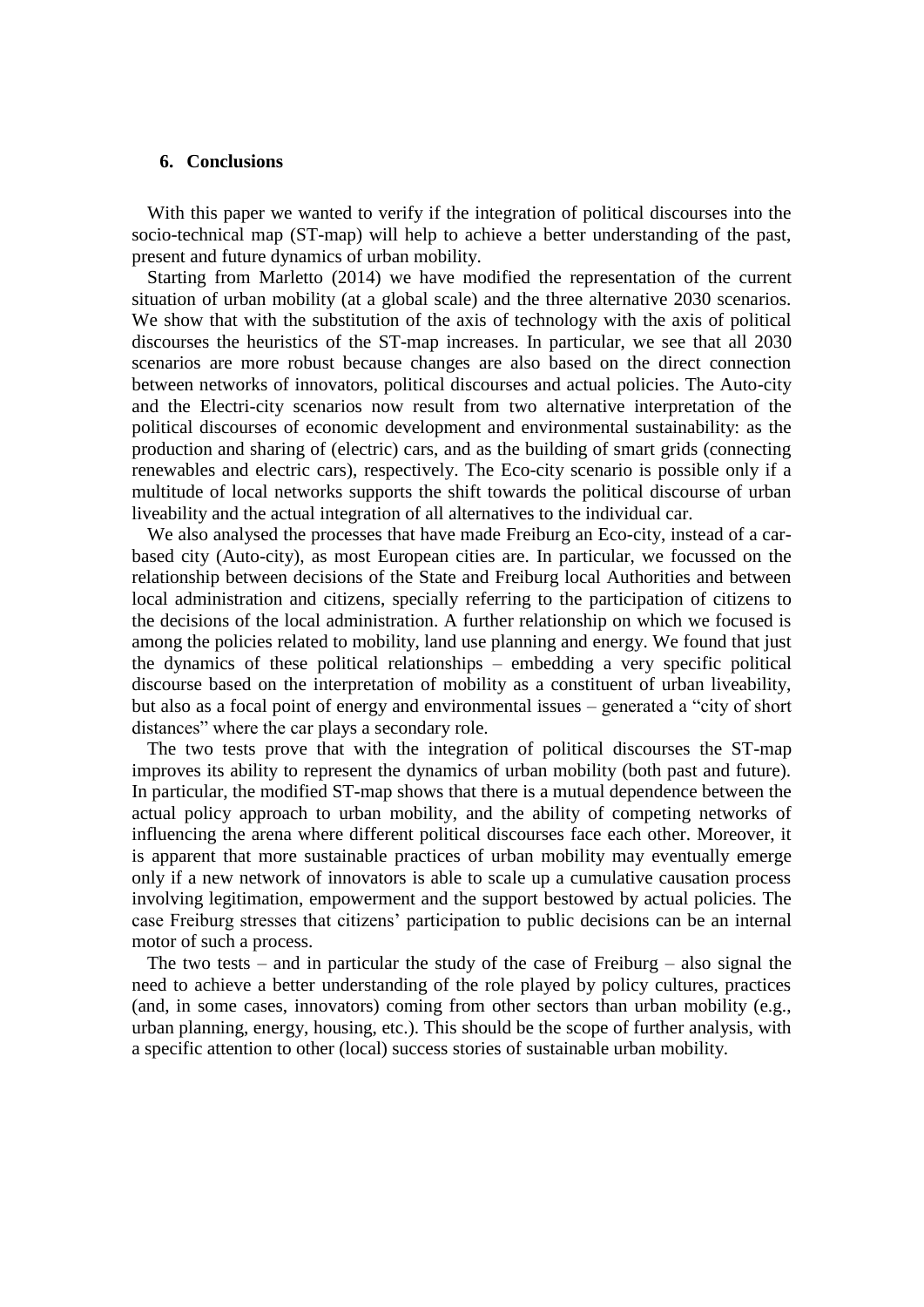*References*

- Avelino F, Rotmans J (2009) Power in Transition. An Interdisciplinary Framework to Study Power in Relation to Structural Change. Eur J Soc Theory 12: 543–569.
- Banister D (2005) Unsustainable Transport: City Transport in the New Century. Routledge: London and New York.
- Bleim M, Haag M (2010) Freiburg's way to sustainability: the role of integrated urban and transport planning. [http://www.corp.at/archive/CORP2010\\_56.pdf.](http://www.corp.at/archive/CORP2010_56.pdf) Accessed 04 April 2016
- Bratzel S (1999) Conditions of success in sustainable urban transport policy Policy change in 'relatively successful' European cities. Transp Rev 19:177–190.
- Buehler R, Pucher J (2011) Sustainable Transport in Freiburg: Lessons from Germany's Environmental Capital. International J of Sustainable Transp 5: 43–70.
- Daseking W (2016) Green neighborhood in Freiburg. Lecture held within the course of Urban Planning. University of Rome "La Sapienza".
- Dennis K, Urry J (2009) After the car. Polity Press: Cambridge.
- Dijk M, Orsato RJ, Kemp R (2013) The emergence of an electric mobility trajectory. Energy Policy 52: 135–145.
- Elzen B, Geels FW, Hofman PS, Green K (2004) Socio-technical scenarios as a tool for transition policy: an example from the traffic and transport domain. In: Elzen B, Geels FW, Green K (eds) System innovation and the transition to sustainability. Edward Elgar: Cheltenham.
- FitzRoy F, Smith I (1998) Public transport demand in Freiburg: why did patronage double in a decade? Transp Policy 5: 163–173.

Friburg City Council (1999) Verkehrsentwicklungsplan (Transport development plan). [http://www.freiburg.de/pb/site/Freiburg/get/documents\\_E-](http://www.freiburg.de/pb/site/Freiburg/get/documents_E-794160118/freiburg/daten/verkehr/vep/VEP%20Analysebericht.pdf)

[794160118/freiburg/daten/verkehr/vep/VEP%20Analysebericht.pdf.](http://www.freiburg.de/pb/site/Freiburg/get/documents_E-794160118/freiburg/daten/verkehr/vep/VEP%20Analysebericht.pdf) Accessed 30 March 2016.

- Geels FW (2005) Technological Transitions and System Innovations: A Coevolutionary and Socio-Technical Analysis. Edward Elgar: Cheltenham
- Geels WF, Schot J (2007) Typology of sociotechnical transition pathways. Res Policy 36: 399–417
- Greene G (2004) The End of Suburbia: Oil Depletion and the Collapse of The American Dream. The Electric Wallpaper Company: Canada.
- Haag M (2013) Sustainable Transport Initiatives in Freiburg. EcoMobility Congress: Suwon.

[http://ecomobility2013.iclei.org/fileadmin/user\\_upload/ecomobility2013/Presentation](http://ecomobility2013.iclei.org/fileadmin/user_upload/ecomobility2013/Presentations/P2_Haag.pdf) s/P2 Haag.pdf. Accessed 26 May 2016.

- Hajer M (1995) The politics of environmental discourse. Oxford University Press: Oxford.
- Hajer M, Versteeg W (2005) A decade of discourse analysis of environmental politics: achievements, challenges, perspectives. J Env Policy Plann 7: 175-184.
- Haxeltine A, Whitmarsh L, Bergman N, Rotmans J, Schilperoord M, Köhler J (2008) A conceptual framework for transition modelling. Int J Innov and Sustain Develop 3: 93–114
- Hekkert M, Suurs RAA, Negro S, Kuhlmann S, Smits R (2007) Functions of innovation systems: a new approach for analysing technological change. Technolog Forecast and Soc Change 74: 413–432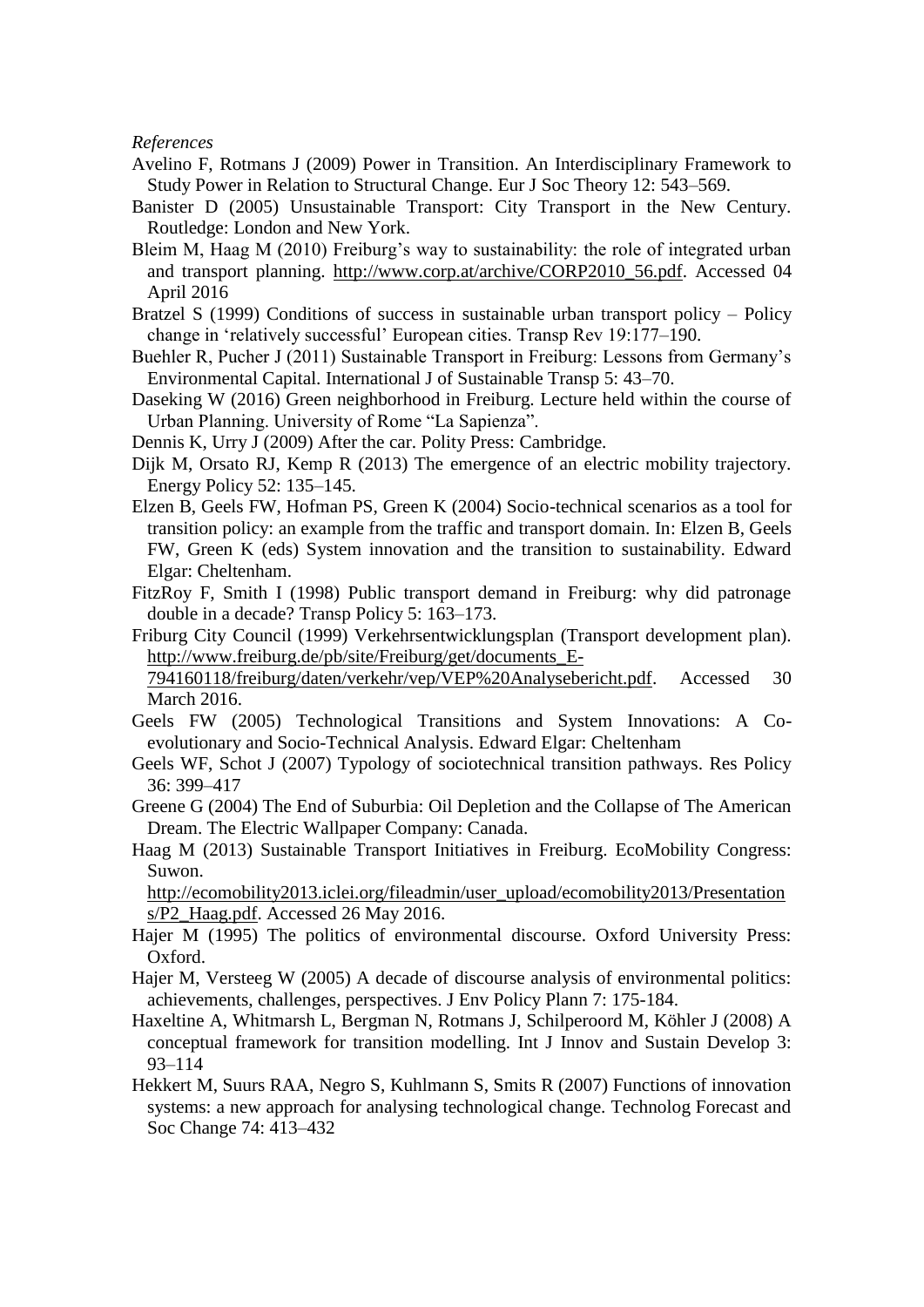- Karapin R (2007) Protest Politics in Germany: Movements on the Left and Right Since the 1960s. Penn State University Press.
- Kelemen RD (ed) (2015) Lessons from Europe? What Americans Can Learn from European Public Policies. CQ Press: Thousand Oaks (CA).
- Kern F (2011) Ideas, institutions, and interests: explaining policy divergence in fostering `system innovations' towards sustainability. Environ Plann C: Govern Policy 29, 1116-1134
- Lari A, Douma F, Onyiah I (2015) Self-Driving Vehicles and Policy Implications: Current Status of Autonomous Vehicle Development and Minnesota Policy Implications. Minn J Law Sci Technol: 735–769.
- Lennard SHC, Lennard HL (1995) Livable cities observed: a source book of images and ideas. Gondolier Press Book: New York.
- Leurent F, Windisch E (2011) Triggering the development of electric mobility: a review of public policies. Eur Transp Res Rev 3: 221–235.
- Marletto G (2011) Structure, agency and change in the car regime. A review of the literature. Eur Transp 47: 71–88.
- Marletto G (2014) Car and the City: Socio-technical transition pathways to 2030. Technological Forecasting and Social Change 87: 164-178.
- Marletto G, Franceschini S, Ortolani C, Sillig C (in press) Mapping Sustainability Transitions: Networks of innovators, Techno-economic competences and Political discourses. Springer-Verlag: Berlin.
- Marx R, Marotti de Mello A, Zilbovicius M, Ferreira de Lara F (2015) Spatial contexts and firm strategies: applying the multilevel perspective to sustainable urban mobility transitions in Brazil. Journal of Cleaner Production 108: 1092-1104.
- Medearis D, Daseking W (2012) Freiburg, Germany: Germany's Eco-Capital. In: Beatley T (ed) Green Cities of Europe–Global Lessons on Green Urbanism. Island Press: Washington.
- MetroBike (2016) The Bike-sharing World Year End Data 2015. The Bike-sharing Blog. [http://bike-sharing.blogspot.it/2016/01/the-bike-sharing-world-year-end](http://bike-sharing.blogspot.it/2016/01/the-bike-sharing-world-year-end-data.html)[data.html.](http://bike-sharing.blogspot.it/2016/01/the-bike-sharing-world-year-end-data.html) Accessed 16 May 2016.
- Mullan J, Harries D, Braunl T, Whitely S (2012) The technical, economic and commercial viability of the vehicle-to-grid concept. Energy Policy 48: 394–406.
- OECD, Rocky Mountain Institute, IEA (2014) EV City Casebook. OECD: Paris. [http://www.cleanenergyministerial.org/News/2014-ev-city-casebook-profiles-50-big](http://www.cleanenergyministerial.org/News/2014-ev-city-casebook-profiles-50-big-ideas-in-electric-mobility-448)[ideas-in-electric-mobility-448.](http://www.cleanenergyministerial.org/News/2014-ev-city-casebook-profiles-50-big-ideas-in-electric-mobility-448) Accessed 16 May 2016.
- Orsato DJ, Dijk M, Kemp R, Yarime M (2012) The Electrification of automobility. In: Geels WF, Kemp R, Dudley G, Lyons G (eds) Automobility in transition? A Sociotechnical analysis of sustainable transport. Routledge: Abingdon.
- Patterson WC (1986) Nuclear power. 2nd Edition. Penguin Books: Harmondsworth.
- Pucher J, Buehler R (2008) Making Cycling Irresistible: Lessons from The Netherlands, Denmark and Germany. Transp Rev 28: 495–528.
- Pucher J, Clorer S (1992) Taming the automobile in Germany. Transp Q 46:383–395.
- Schot J, Geels FW (2007). Niches in evolutionary theories of technical change. A critical survey of the literature. J Evol Econ 17: 605–622
- Shaheen S, Cohen A (2016) Innovative mobility carsharing outlook, Winter 2016. Transportation Sistainability Research Centre, University of California, Berkeley. [http://tsrc.berkeley.edu/sites/default/files/Innovative%20Mobility%20Industry%20Ou](http://tsrc.berkeley.edu/sites/default/files/Innovative%20Mobility%20Industry%20Outlook_World%202016%20Final.pdf) [tlook\\_World%202016%20Final.pdf.](http://tsrc.berkeley.edu/sites/default/files/Innovative%20Mobility%20Industry%20Outlook_World%202016%20Final.pdf) Accessed 16 May 2016.